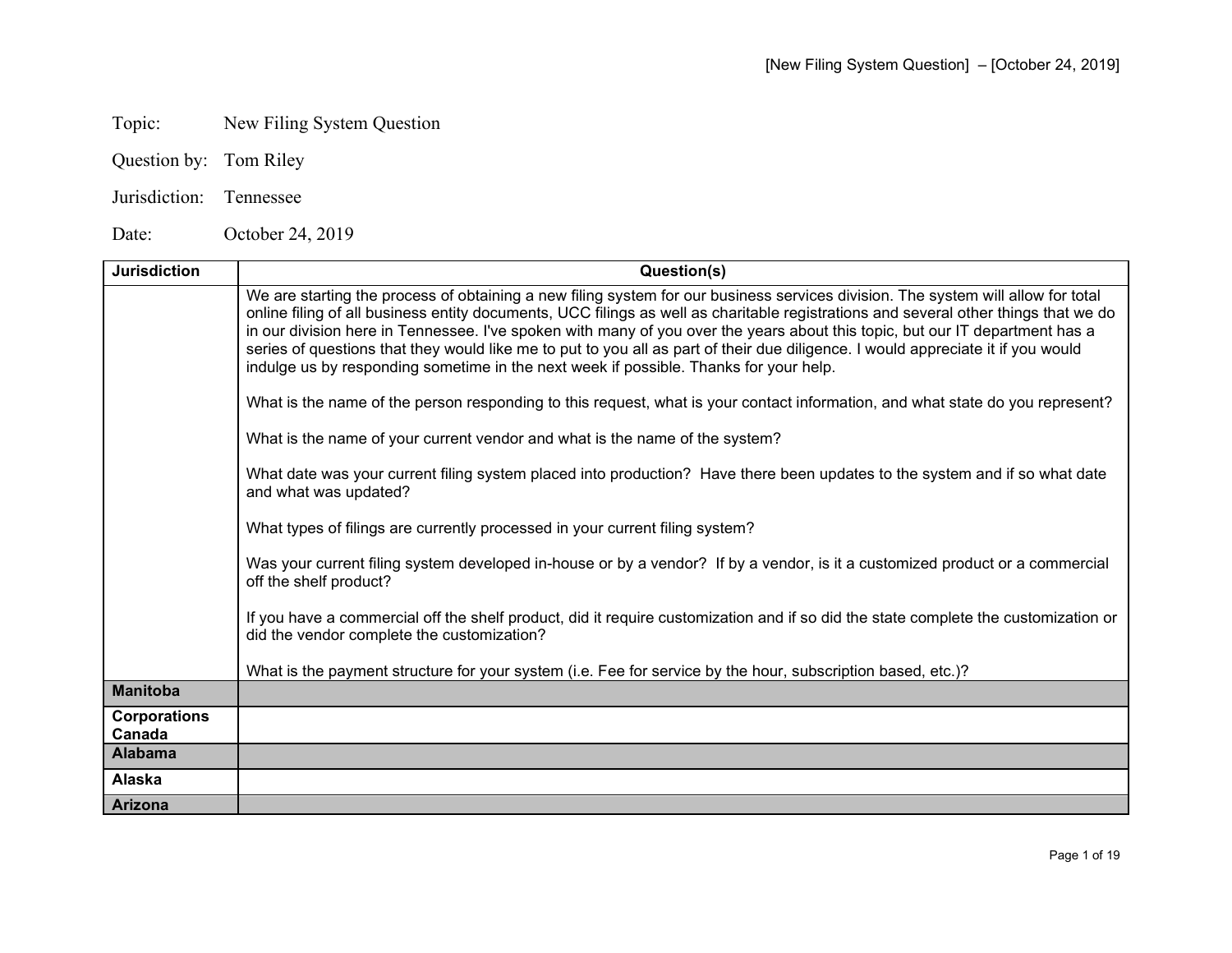| <b>Jurisdiction</b>            | Question(s)                                                                                                                                                                                                                                                                                                                                                                                                                                                                                                                                                                                                                          |
|--------------------------------|--------------------------------------------------------------------------------------------------------------------------------------------------------------------------------------------------------------------------------------------------------------------------------------------------------------------------------------------------------------------------------------------------------------------------------------------------------------------------------------------------------------------------------------------------------------------------------------------------------------------------------------|
|                                | We are starting the process of obtaining a new filing system for our business services division. The system will allow for total<br>online filing of all business entity documents, UCC filings as well as charitable registrations and several other things that we do<br>in our division here in Tennessee. I've spoken with many of you over the years about this topic, but our IT department has a<br>series of questions that they would like me to put to you all as part of their due diligence. I would appreciate it if you would<br>indulge us by responding sometime in the next week if possible. Thanks for your help. |
|                                | What is the name of the person responding to this request, what is your contact information, and what state do you represent?                                                                                                                                                                                                                                                                                                                                                                                                                                                                                                        |
|                                | What is the name of your current vendor and what is the name of the system?                                                                                                                                                                                                                                                                                                                                                                                                                                                                                                                                                          |
|                                | What date was your current filing system placed into production? Have there been updates to the system and if so what date<br>and what was updated?                                                                                                                                                                                                                                                                                                                                                                                                                                                                                  |
|                                | What types of filings are currently processed in your current filing system?                                                                                                                                                                                                                                                                                                                                                                                                                                                                                                                                                         |
|                                | Was your current filing system developed in-house or by a vendor? If by a vendor, is it a customized product or a commercial<br>off the shelf product?                                                                                                                                                                                                                                                                                                                                                                                                                                                                               |
|                                | If you have a commercial off the shelf product, did it require customization and if so did the state complete the customization or<br>did the vendor complete the customization?                                                                                                                                                                                                                                                                                                                                                                                                                                                     |
|                                | What is the payment structure for your system (i.e. Fee for service by the hour, subscription based, etc.)?                                                                                                                                                                                                                                                                                                                                                                                                                                                                                                                          |
| <b>Arkansas</b>                |                                                                                                                                                                                                                                                                                                                                                                                                                                                                                                                                                                                                                                      |
| <b>California</b>              |                                                                                                                                                                                                                                                                                                                                                                                                                                                                                                                                                                                                                                      |
| Colorado                       |                                                                                                                                                                                                                                                                                                                                                                                                                                                                                                                                                                                                                                      |
| <b>Connecticut</b>             |                                                                                                                                                                                                                                                                                                                                                                                                                                                                                                                                                                                                                                      |
| <b>Delaware</b>                |                                                                                                                                                                                                                                                                                                                                                                                                                                                                                                                                                                                                                                      |
| <b>District of</b><br>Columbia |                                                                                                                                                                                                                                                                                                                                                                                                                                                                                                                                                                                                                                      |
| <b>Florida</b>                 |                                                                                                                                                                                                                                                                                                                                                                                                                                                                                                                                                                                                                                      |
| Georgia                        |                                                                                                                                                                                                                                                                                                                                                                                                                                                                                                                                                                                                                                      |
| Hawaii                         |                                                                                                                                                                                                                                                                                                                                                                                                                                                                                                                                                                                                                                      |
| Idaho                          |                                                                                                                                                                                                                                                                                                                                                                                                                                                                                                                                                                                                                                      |
| <b>Illinois</b>                |                                                                                                                                                                                                                                                                                                                                                                                                                                                                                                                                                                                                                                      |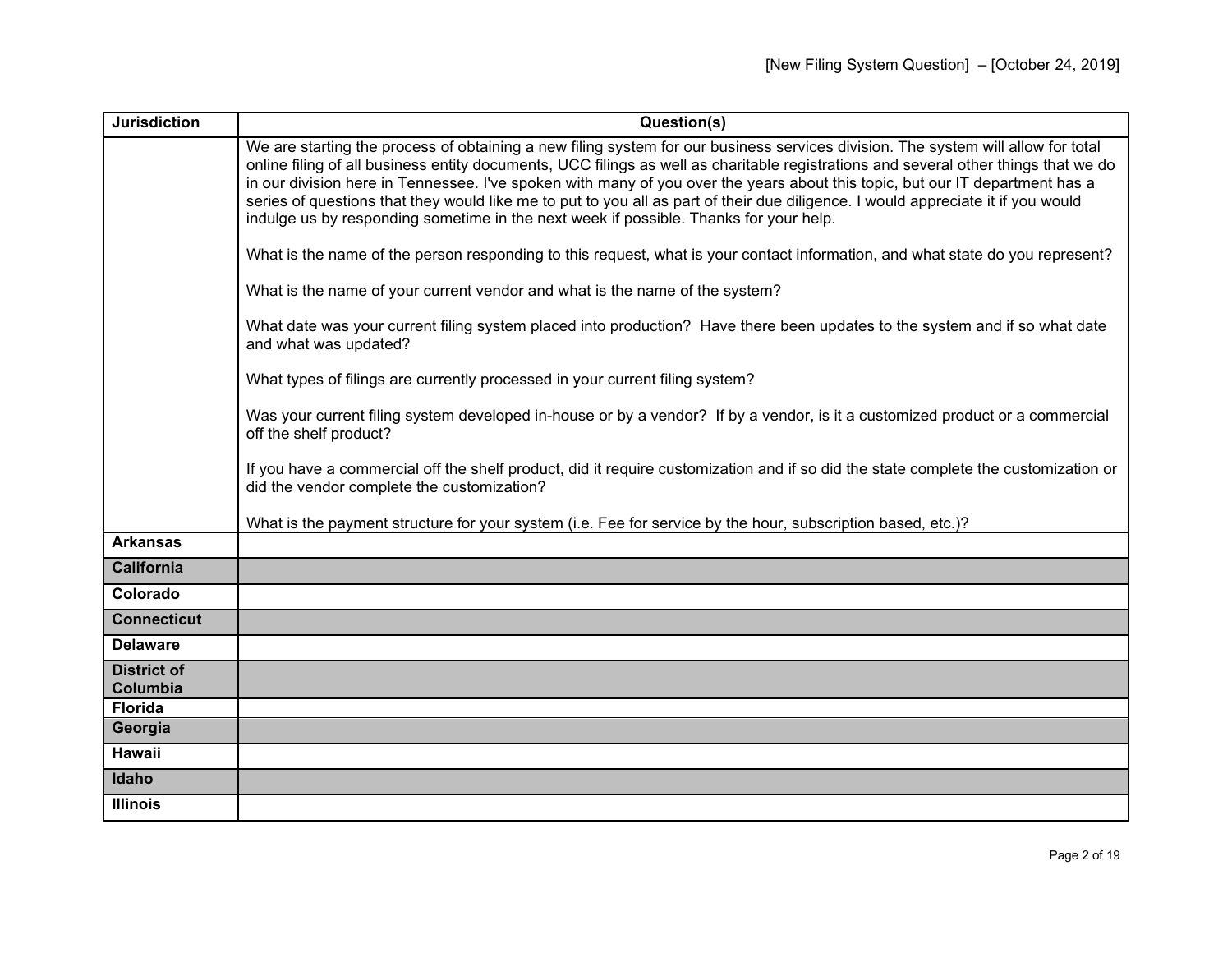| <b>Jurisdiction</b> | Question(s)                                                                                                                                                                                                                                                                                                                                                                                                                                                                                                                                                                                                                          |
|---------------------|--------------------------------------------------------------------------------------------------------------------------------------------------------------------------------------------------------------------------------------------------------------------------------------------------------------------------------------------------------------------------------------------------------------------------------------------------------------------------------------------------------------------------------------------------------------------------------------------------------------------------------------|
|                     | We are starting the process of obtaining a new filing system for our business services division. The system will allow for total<br>online filing of all business entity documents, UCC filings as well as charitable registrations and several other things that we do<br>in our division here in Tennessee. I've spoken with many of you over the years about this topic, but our IT department has a<br>series of questions that they would like me to put to you all as part of their due diligence. I would appreciate it if you would<br>indulge us by responding sometime in the next week if possible. Thanks for your help. |
|                     | What is the name of the person responding to this request, what is your contact information, and what state do you represent?                                                                                                                                                                                                                                                                                                                                                                                                                                                                                                        |
|                     | What is the name of your current vendor and what is the name of the system?                                                                                                                                                                                                                                                                                                                                                                                                                                                                                                                                                          |
|                     | What date was your current filing system placed into production? Have there been updates to the system and if so what date<br>and what was updated?                                                                                                                                                                                                                                                                                                                                                                                                                                                                                  |
|                     | What types of filings are currently processed in your current filing system?                                                                                                                                                                                                                                                                                                                                                                                                                                                                                                                                                         |
|                     | Was your current filing system developed in-house or by a vendor? If by a vendor, is it a customized product or a commercial<br>off the shelf product?                                                                                                                                                                                                                                                                                                                                                                                                                                                                               |
|                     | If you have a commercial off the shelf product, did it require customization and if so did the state complete the customization or<br>did the vendor complete the customization?                                                                                                                                                                                                                                                                                                                                                                                                                                                     |
|                     | What is the payment structure for your system (i.e. Fee for service by the hour, subscription based, etc.)?                                                                                                                                                                                                                                                                                                                                                                                                                                                                                                                          |
| Indiana             | David Maxwell, INBiz Deputy Director, Indiana, (317) 234 - 9662, drmaxwell@sos.in.gov                                                                                                                                                                                                                                                                                                                                                                                                                                                                                                                                                |
|                     | Vendor:<br>PCC Technology Group, Inc., (A GCR Company)                                                                                                                                                                                                                                                                                                                                                                                                                                                                                                                                                                               |
|                     | <b>INBiz</b><br><b>Online System Name:</b><br><b>Backend System Name:</b><br><b>BSD In-house</b>                                                                                                                                                                                                                                                                                                                                                                                                                                                                                                                                     |
|                     | Vender System:<br><b>Cenuity Platform</b>                                                                                                                                                                                                                                                                                                                                                                                                                                                                                                                                                                                            |
|                     | Initial Production Release: April 2016 - Released New Business Registration System Online (INBiz) and new backend<br>business registration system.                                                                                                                                                                                                                                                                                                                                                                                                                                                                                   |
|                     | <b>Updates to Production:</b><br>January 2017 - Added new functionality to allow for Series LLCs to both INBiz and BSD.<br>January 2018 - Updated INBiz and BSD to meet newly enacted Statute as Indiana Adopted HUB, META and Commercial<br>Registered Agents                                                                                                                                                                                                                                                                                                                                                                       |
|                     | June 2018 - Added Trademark functionality to INBiz and BSD August 2019 - Added UCC functionality to INBiz and BSD                                                                                                                                                                                                                                                                                                                                                                                                                                                                                                                    |
|                     | All Business Entity Transactions, All Trademark Transactions, All UCC Transactions                                                                                                                                                                                                                                                                                                                                                                                                                                                                                                                                                   |
|                     | Vendor                                                                                                                                                                                                                                                                                                                                                                                                                                                                                                                                                                                                                               |
|                     | Base product was off the shelf customized to meet Indiana needs and requirements.                                                                                                                                                                                                                                                                                                                                                                                                                                                                                                                                                    |
|                     | Vendor completed the customizations.                                                                                                                                                                                                                                                                                                                                                                                                                                                                                                                                                                                                 |
|                     | INBiz accepts Credit Cards (excluding AMEX) and eCheck (up to \$2,500). BSD In-house we accept, Cash, Check, Money<br>Order and Credit Card (including AMEX).                                                                                                                                                                                                                                                                                                                                                                                                                                                                        |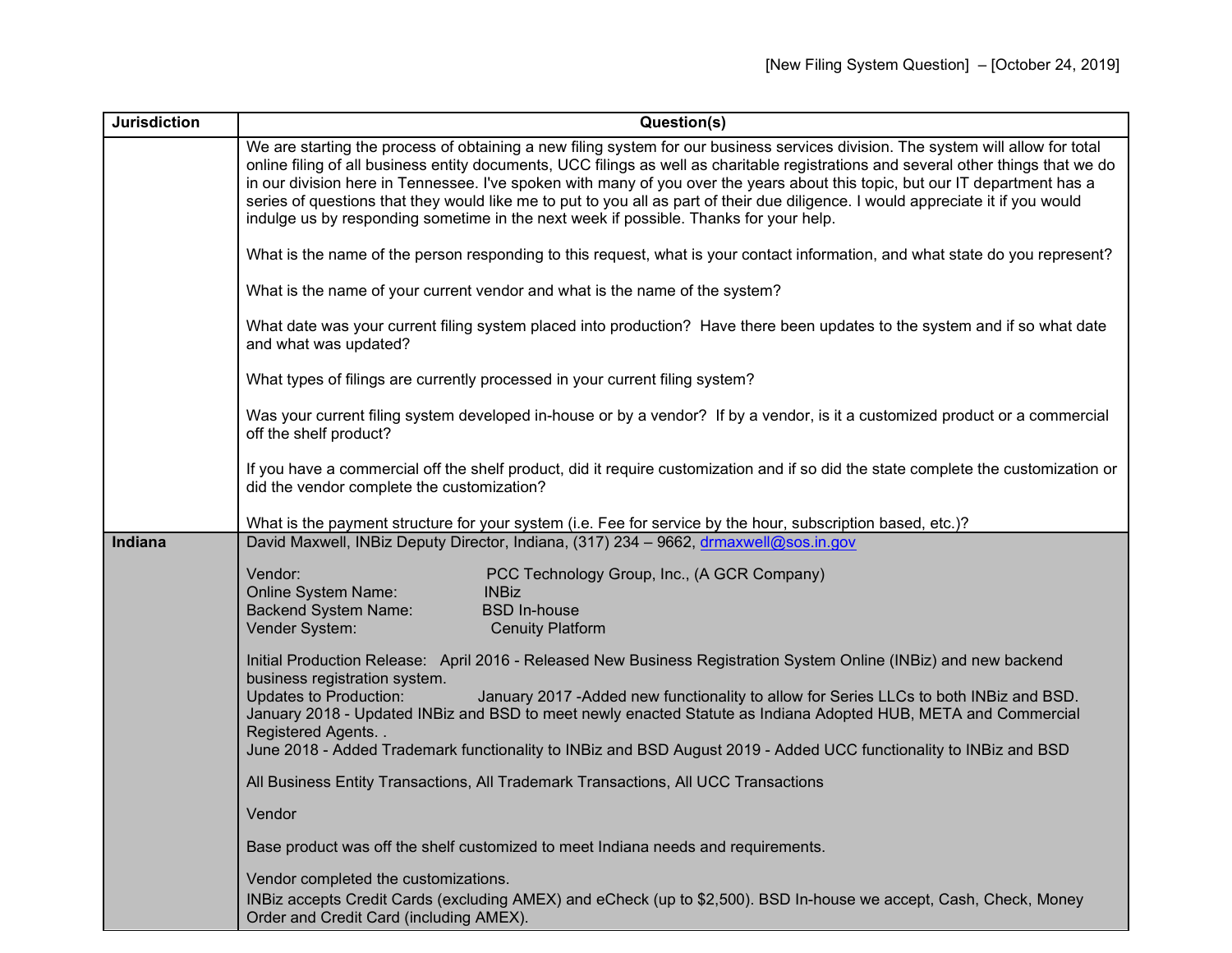| <b>Jurisdiction</b> | Question(s)                                                                                                                                                                                                                                                                                                                                                                                                                                                                                                                                                                                                                          |
|---------------------|--------------------------------------------------------------------------------------------------------------------------------------------------------------------------------------------------------------------------------------------------------------------------------------------------------------------------------------------------------------------------------------------------------------------------------------------------------------------------------------------------------------------------------------------------------------------------------------------------------------------------------------|
|                     | We are starting the process of obtaining a new filing system for our business services division. The system will allow for total<br>online filing of all business entity documents, UCC filings as well as charitable registrations and several other things that we do<br>in our division here in Tennessee. I've spoken with many of you over the years about this topic, but our IT department has a<br>series of questions that they would like me to put to you all as part of their due diligence. I would appreciate it if you would<br>indulge us by responding sometime in the next week if possible. Thanks for your help. |
|                     | What is the name of the person responding to this request, what is your contact information, and what state do you represent?                                                                                                                                                                                                                                                                                                                                                                                                                                                                                                        |
|                     | What is the name of your current vendor and what is the name of the system?                                                                                                                                                                                                                                                                                                                                                                                                                                                                                                                                                          |
|                     | What date was your current filing system placed into production? Have there been updates to the system and if so what date<br>and what was updated?                                                                                                                                                                                                                                                                                                                                                                                                                                                                                  |
|                     | What types of filings are currently processed in your current filing system?                                                                                                                                                                                                                                                                                                                                                                                                                                                                                                                                                         |
|                     | Was your current filing system developed in-house or by a vendor? If by a vendor, is it a customized product or a commercial<br>off the shelf product?                                                                                                                                                                                                                                                                                                                                                                                                                                                                               |
|                     | If you have a commercial off the shelf product, did it require customization and if so did the state complete the customization or<br>did the vendor complete the customization?                                                                                                                                                                                                                                                                                                                                                                                                                                                     |
|                     | What is the payment structure for your system (i.e. Fee for service by the hour, subscription based, etc.)?                                                                                                                                                                                                                                                                                                                                                                                                                                                                                                                          |
| lowa                | What is the name of the person responding to this request, what is your contact information, and what state do you represent?<br>Kyle Phillips, Iowa Sec of State, kyle.phillips@sos.iowa.gov                                                                                                                                                                                                                                                                                                                                                                                                                                        |
|                     | What is the name of your current vendor and what is the name of the system?<br>"Fast Track Filing" is a collaborative effort between IA SOS IT staff, and a local company.                                                                                                                                                                                                                                                                                                                                                                                                                                                           |
|                     | What date was your current filing system placed into production? Have there been updates to the system and if so what date<br>and what was updated?                                                                                                                                                                                                                                                                                                                                                                                                                                                                                  |
|                     | May 2018. The system was launched with business formation documents only. Since then, we'd added additional business<br>documents, and the UCC filing system. Biennial Reports launching in Jan. Eventually, all documents filed in SOS will be<br>handled through "Fast Track Filing" (business entities, UCC, liens, notaries, gov to gov agreements, ag reports, etc)                                                                                                                                                                                                                                                             |
|                     | What types of filings are currently processed in your current filing system?<br>Business formation, UCCs, change of agent, fictitious name resolutions                                                                                                                                                                                                                                                                                                                                                                                                                                                                               |
|                     | Was your current filing system developed in-house or by a vendor? If by a vendor, is it a customized product or a commercial<br>off the shelf product?<br>Collaborative, with vendor doing most development. Custom product.                                                                                                                                                                                                                                                                                                                                                                                                         |
|                     | If you have a commercial off the shelf product, did it require customization and if so did the state complete the customization or<br>did the vendor complete the customization? --                                                                                                                                                                                                                                                                                                                                                                                                                                                  |
|                     | What is the payment structure for your system (i.e. Fee for service by the hour, subscription based, etc.)?<br>By the hour (reduced rate based on large volume of hours).                                                                                                                                                                                                                                                                                                                                                                                                                                                            |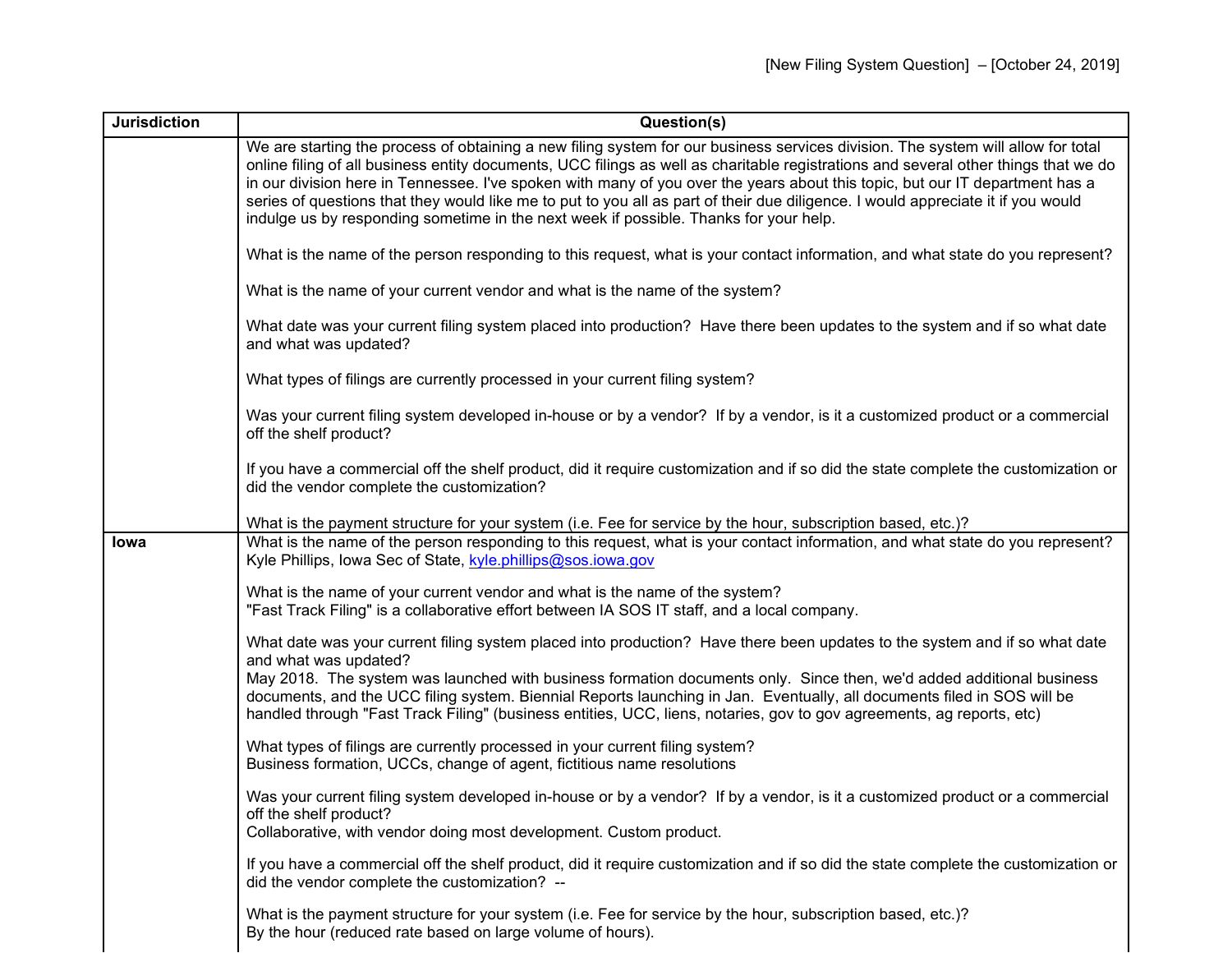| <b>Jurisdiction</b> | Question(s)                                                                                                                                                                                                                                                                                                                                                                                                                                                                                                                                                                                                                          |
|---------------------|--------------------------------------------------------------------------------------------------------------------------------------------------------------------------------------------------------------------------------------------------------------------------------------------------------------------------------------------------------------------------------------------------------------------------------------------------------------------------------------------------------------------------------------------------------------------------------------------------------------------------------------|
|                     | We are starting the process of obtaining a new filing system for our business services division. The system will allow for total<br>online filing of all business entity documents, UCC filings as well as charitable registrations and several other things that we do<br>in our division here in Tennessee. I've spoken with many of you over the years about this topic, but our IT department has a<br>series of questions that they would like me to put to you all as part of their due diligence. I would appreciate it if you would<br>indulge us by responding sometime in the next week if possible. Thanks for your help. |
|                     | What is the name of the person responding to this request, what is your contact information, and what state do you represent?                                                                                                                                                                                                                                                                                                                                                                                                                                                                                                        |
|                     | What is the name of your current vendor and what is the name of the system?                                                                                                                                                                                                                                                                                                                                                                                                                                                                                                                                                          |
|                     | What date was your current filing system placed into production? Have there been updates to the system and if so what date<br>and what was updated?                                                                                                                                                                                                                                                                                                                                                                                                                                                                                  |
|                     | What types of filings are currently processed in your current filing system?                                                                                                                                                                                                                                                                                                                                                                                                                                                                                                                                                         |
|                     | Was your current filing system developed in-house or by a vendor? If by a vendor, is it a customized product or a commercial<br>off the shelf product?                                                                                                                                                                                                                                                                                                                                                                                                                                                                               |
|                     | If you have a commercial off the shelf product, did it require customization and if so did the state complete the customization or<br>did the vendor complete the customization?                                                                                                                                                                                                                                                                                                                                                                                                                                                     |
|                     | What is the payment structure for your system (i.e. Fee for service by the hour, subscription based, etc.)?                                                                                                                                                                                                                                                                                                                                                                                                                                                                                                                          |
| <b>Kansas</b>       |                                                                                                                                                                                                                                                                                                                                                                                                                                                                                                                                                                                                                                      |
| Kentucky            |                                                                                                                                                                                                                                                                                                                                                                                                                                                                                                                                                                                                                                      |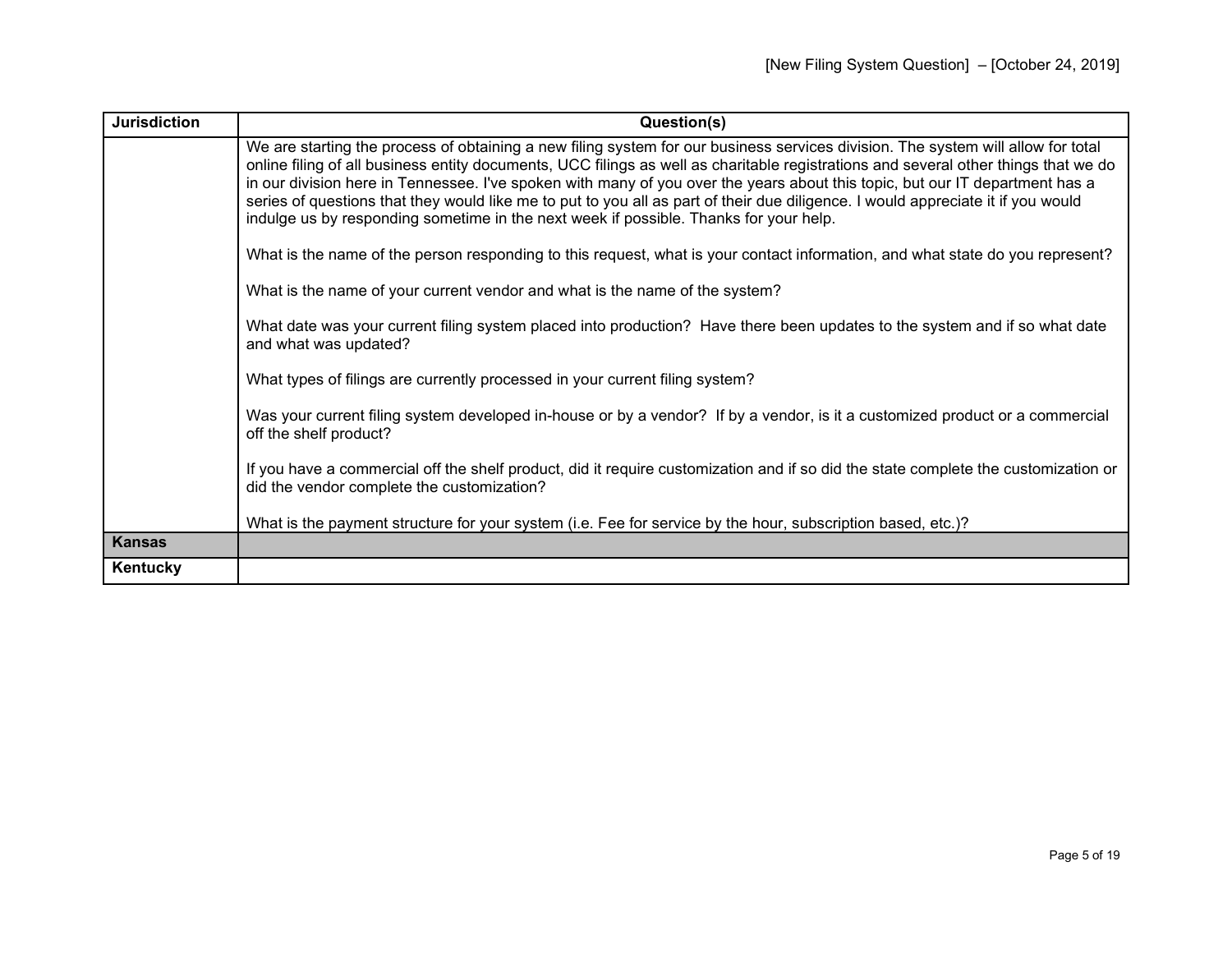| <b>Jurisdiction</b> | Question(s)                                                                                                                                                                                                                                                                                                                                                                                                                                                                                                                                                                                                                          |
|---------------------|--------------------------------------------------------------------------------------------------------------------------------------------------------------------------------------------------------------------------------------------------------------------------------------------------------------------------------------------------------------------------------------------------------------------------------------------------------------------------------------------------------------------------------------------------------------------------------------------------------------------------------------|
|                     | We are starting the process of obtaining a new filing system for our business services division. The system will allow for total<br>online filing of all business entity documents, UCC filings as well as charitable registrations and several other things that we do<br>in our division here in Tennessee. I've spoken with many of you over the years about this topic, but our IT department has a<br>series of questions that they would like me to put to you all as part of their due diligence. I would appreciate it if you would<br>indulge us by responding sometime in the next week if possible. Thanks for your help. |
|                     | What is the name of the person responding to this request, what is your contact information, and what state do you represent?                                                                                                                                                                                                                                                                                                                                                                                                                                                                                                        |
|                     | What is the name of your current vendor and what is the name of the system?                                                                                                                                                                                                                                                                                                                                                                                                                                                                                                                                                          |
|                     | What date was your current filing system placed into production? Have there been updates to the system and if so what date<br>and what was updated?                                                                                                                                                                                                                                                                                                                                                                                                                                                                                  |
|                     | What types of filings are currently processed in your current filing system?                                                                                                                                                                                                                                                                                                                                                                                                                                                                                                                                                         |
|                     | Was your current filing system developed in-house or by a vendor? If by a vendor, is it a customized product or a commercial<br>off the shelf product?                                                                                                                                                                                                                                                                                                                                                                                                                                                                               |
|                     | If you have a commercial off the shelf product, did it require customization and if so did the state complete the customization or<br>did the vendor complete the customization?                                                                                                                                                                                                                                                                                                                                                                                                                                                     |
|                     | What is the payment structure for your system (i.e. Fee for service by the hour, subscription based, etc.)?                                                                                                                                                                                                                                                                                                                                                                                                                                                                                                                          |
| Louisiana           | What is the name of the person responding to this request, what is your contact information, and what state do you represent?<br>Brad Harris, brad.harris@sos.la.gov, Louisiana                                                                                                                                                                                                                                                                                                                                                                                                                                                      |
|                     | What is the name of your current vendor and what is the name of the system? PCC Technology Inc., CORA                                                                                                                                                                                                                                                                                                                                                                                                                                                                                                                                |
|                     | What date was your current filing system placed into production? Have there been updates to the system and if so what date<br>and what was updated? Business registration/renewal 2009, UCC 2010, Notaries 2012. We update monthly.                                                                                                                                                                                                                                                                                                                                                                                                  |
|                     | What types of filings are currently processed in your current filing system? Business registration/renewal, Notaries, UCC                                                                                                                                                                                                                                                                                                                                                                                                                                                                                                            |
|                     | Was your current filing system developed in-house or by a vendor? If by a vendor, is it a customized product or a commercial<br>off the shelf product? PCC built with in-house contributions, customized product.                                                                                                                                                                                                                                                                                                                                                                                                                    |
|                     | If you have a commercial off the shelf product, did it require customization and if so did the state complete the customization or<br>did the vendor complete the customization?                                                                                                                                                                                                                                                                                                                                                                                                                                                     |
|                     | What is the payment structure for your system (i.e. Fee for service by the hour, subscription based, etc.)? Hourly rate for<br>enhancements. We host the system and code. We only have enough staff to maintain not grow or make major changes.<br>Vendor does heavy lifting.                                                                                                                                                                                                                                                                                                                                                        |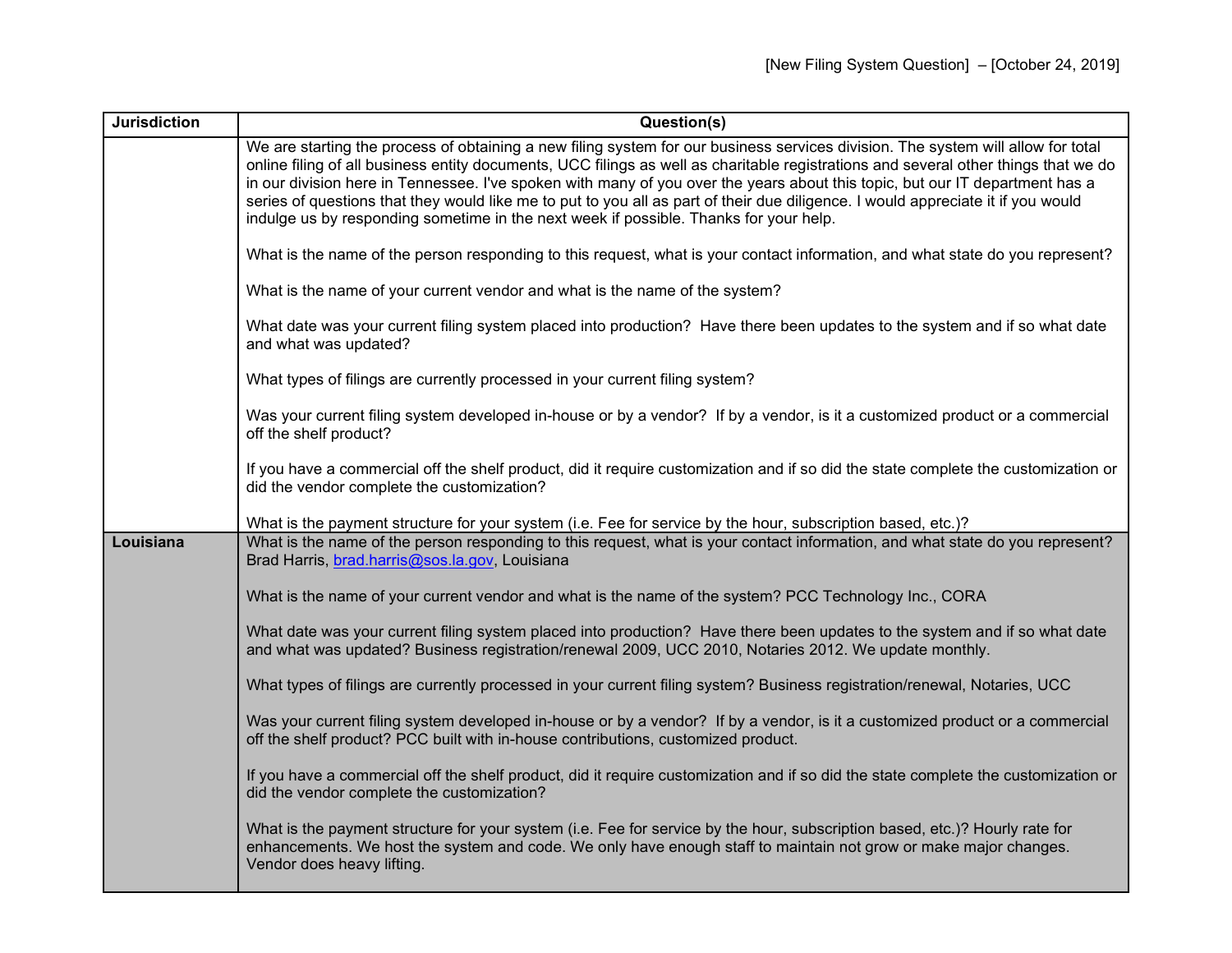| <b>Jurisdiction</b> | Question(s)                                                                                                                                                                                                                                                                                                                                                                                                                                                                                                                                                                                                                          |
|---------------------|--------------------------------------------------------------------------------------------------------------------------------------------------------------------------------------------------------------------------------------------------------------------------------------------------------------------------------------------------------------------------------------------------------------------------------------------------------------------------------------------------------------------------------------------------------------------------------------------------------------------------------------|
|                     | We are starting the process of obtaining a new filing system for our business services division. The system will allow for total<br>online filing of all business entity documents, UCC filings as well as charitable registrations and several other things that we do<br>in our division here in Tennessee. I've spoken with many of you over the years about this topic, but our IT department has a<br>series of questions that they would like me to put to you all as part of their due diligence. I would appreciate it if you would<br>indulge us by responding sometime in the next week if possible. Thanks for your help. |
|                     | What is the name of the person responding to this request, what is your contact information, and what state do you represent?                                                                                                                                                                                                                                                                                                                                                                                                                                                                                                        |
|                     | What is the name of your current vendor and what is the name of the system?                                                                                                                                                                                                                                                                                                                                                                                                                                                                                                                                                          |
|                     | What date was your current filing system placed into production? Have there been updates to the system and if so what date<br>and what was updated?                                                                                                                                                                                                                                                                                                                                                                                                                                                                                  |
|                     | What types of filings are currently processed in your current filing system?                                                                                                                                                                                                                                                                                                                                                                                                                                                                                                                                                         |
|                     | Was your current filing system developed in-house or by a vendor? If by a vendor, is it a customized product or a commercial<br>off the shelf product?                                                                                                                                                                                                                                                                                                                                                                                                                                                                               |
|                     | If you have a commercial off the shelf product, did it require customization and if so did the state complete the customization or<br>did the vendor complete the customization?                                                                                                                                                                                                                                                                                                                                                                                                                                                     |
|                     | What is the payment structure for your system (i.e. Fee for service by the hour, subscription based, etc.)?                                                                                                                                                                                                                                                                                                                                                                                                                                                                                                                          |
| <b>Maine</b>        |                                                                                                                                                                                                                                                                                                                                                                                                                                                                                                                                                                                                                                      |
| <b>Maryland</b>     |                                                                                                                                                                                                                                                                                                                                                                                                                                                                                                                                                                                                                                      |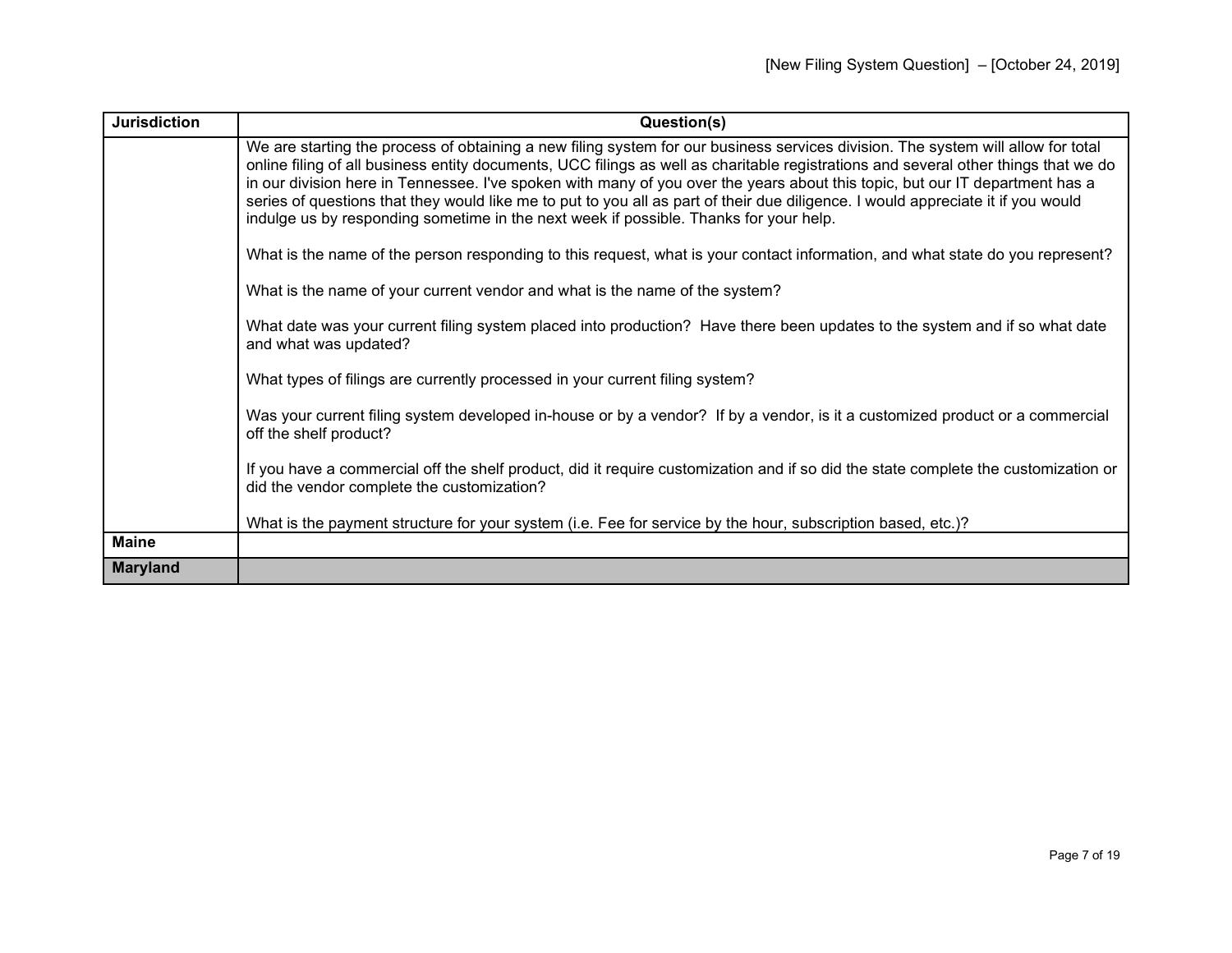| <b>Jurisdiction</b>  | Question(s)                                                                                                                                                                                                                                                                                                                                                                                                                                                                                                                                                                                                                          |
|----------------------|--------------------------------------------------------------------------------------------------------------------------------------------------------------------------------------------------------------------------------------------------------------------------------------------------------------------------------------------------------------------------------------------------------------------------------------------------------------------------------------------------------------------------------------------------------------------------------------------------------------------------------------|
|                      | We are starting the process of obtaining a new filing system for our business services division. The system will allow for total<br>online filing of all business entity documents, UCC filings as well as charitable registrations and several other things that we do<br>in our division here in Tennessee. I've spoken with many of you over the years about this topic, but our IT department has a<br>series of questions that they would like me to put to you all as part of their due diligence. I would appreciate it if you would<br>indulge us by responding sometime in the next week if possible. Thanks for your help. |
|                      | What is the name of the person responding to this request, what is your contact information, and what state do you represent?                                                                                                                                                                                                                                                                                                                                                                                                                                                                                                        |
|                      | What is the name of your current vendor and what is the name of the system?                                                                                                                                                                                                                                                                                                                                                                                                                                                                                                                                                          |
|                      | What date was your current filing system placed into production? Have there been updates to the system and if so what date<br>and what was updated?                                                                                                                                                                                                                                                                                                                                                                                                                                                                                  |
|                      | What types of filings are currently processed in your current filing system?                                                                                                                                                                                                                                                                                                                                                                                                                                                                                                                                                         |
|                      | Was your current filing system developed in-house or by a vendor? If by a vendor, is it a customized product or a commercial<br>off the shelf product?                                                                                                                                                                                                                                                                                                                                                                                                                                                                               |
|                      | If you have a commercial off the shelf product, did it require customization and if so did the state complete the customization or<br>did the vendor complete the customization?                                                                                                                                                                                                                                                                                                                                                                                                                                                     |
|                      | What is the payment structure for your system (i.e. Fee for service by the hour, subscription based, etc.)?                                                                                                                                                                                                                                                                                                                                                                                                                                                                                                                          |
| <b>Massachusetts</b> | What is the name of the person responding to this request, what is your contact information, and what state do you represent?<br>Marissa N. Soto-Ortiz, Director & Attorney, Corporations Division of the Secretary of the Commonwealth's Office, marissa.soto-<br>ortiz@sec.state.ma.us <mailto:marissa.soto-ortiz@sec.state.ma.us>.</mailto:marissa.soto-ortiz@sec.state.ma.us>                                                                                                                                                                                                                                                    |
|                      | What is the name of your current vendor and what is the name of the system? Our current system was built in house and is<br>maintained by our office.                                                                                                                                                                                                                                                                                                                                                                                                                                                                                |
|                      | What date was your current filing system placed into production? Have there been updates to the system and if so what date<br>and what was updated? The system was put into production in 2001. There have been several updates; for a detailed<br>response on this I will need to get more information from our IT Division. But almost every aspect of the system has been<br>updated since 2001.                                                                                                                                                                                                                                  |
|                      | What types of filings are currently processed in your current filing system? Every filing may be processed electronically.                                                                                                                                                                                                                                                                                                                                                                                                                                                                                                           |
|                      | Was your current filing system developed in-house or by a vendor? If by a vendor, is it a customized product or a commercial<br>off the shelf product? Developed in-house in partnership with a vendor. However, the code is owned by this office.                                                                                                                                                                                                                                                                                                                                                                                   |
|                      | If you have a commercial off the shelf product, did it require customization and if so did the state complete the customization or<br>did the vendor complete the customization?                                                                                                                                                                                                                                                                                                                                                                                                                                                     |
|                      | What is the payment structure for your system (i.e. Fee for service by the hour, subscription based, etc.)?                                                                                                                                                                                                                                                                                                                                                                                                                                                                                                                          |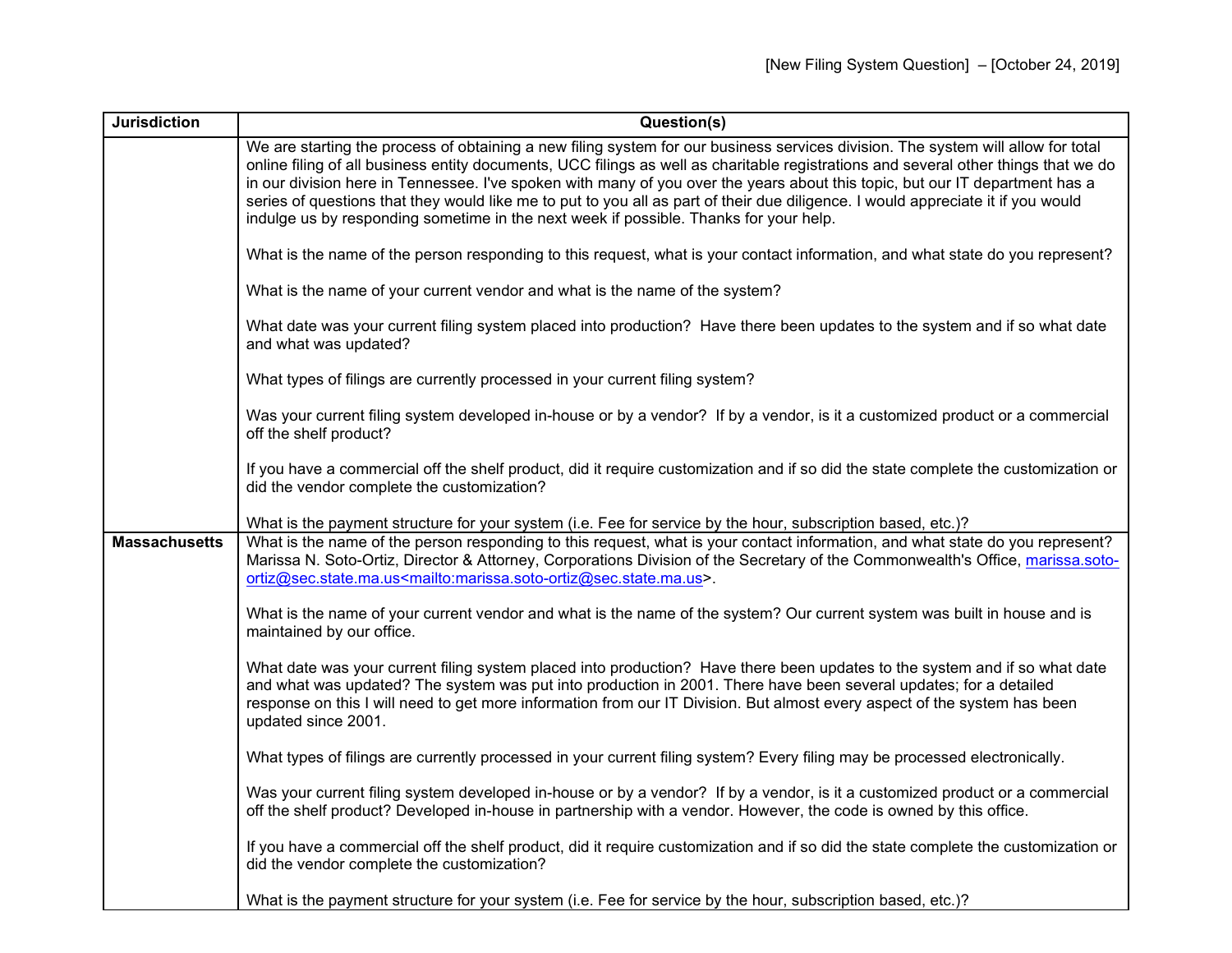| <b>Jurisdiction</b> | Question(s)                                                                                                                                                                                                                                                                                                                                                                                                                                                                                                                                                                                                                          |
|---------------------|--------------------------------------------------------------------------------------------------------------------------------------------------------------------------------------------------------------------------------------------------------------------------------------------------------------------------------------------------------------------------------------------------------------------------------------------------------------------------------------------------------------------------------------------------------------------------------------------------------------------------------------|
|                     | We are starting the process of obtaining a new filing system for our business services division. The system will allow for total<br>online filing of all business entity documents, UCC filings as well as charitable registrations and several other things that we do<br>in our division here in Tennessee. I've spoken with many of you over the years about this topic, but our IT department has a<br>series of questions that they would like me to put to you all as part of their due diligence. I would appreciate it if you would<br>indulge us by responding sometime in the next week if possible. Thanks for your help. |
|                     | What is the name of the person responding to this request, what is your contact information, and what state do you represent?                                                                                                                                                                                                                                                                                                                                                                                                                                                                                                        |
|                     | What is the name of your current vendor and what is the name of the system?                                                                                                                                                                                                                                                                                                                                                                                                                                                                                                                                                          |
|                     | What date was your current filing system placed into production? Have there been updates to the system and if so what date<br>and what was updated?                                                                                                                                                                                                                                                                                                                                                                                                                                                                                  |
|                     | What types of filings are currently processed in your current filing system?                                                                                                                                                                                                                                                                                                                                                                                                                                                                                                                                                         |
|                     | Was your current filing system developed in-house or by a vendor? If by a vendor, is it a customized product or a commercial<br>off the shelf product?                                                                                                                                                                                                                                                                                                                                                                                                                                                                               |
|                     | If you have a commercial off the shelf product, did it require customization and if so did the state complete the customization or<br>did the vendor complete the customization?                                                                                                                                                                                                                                                                                                                                                                                                                                                     |
|                     | What is the payment structure for your system (i.e. Fee for service by the hour, subscription based, etc.)?                                                                                                                                                                                                                                                                                                                                                                                                                                                                                                                          |
| <b>Michigan</b>     | Alexis Derrossett, Director Corporations Division<br>Corporations, Securities & Commercial Licensing Bureau Department of Licensing and Regulatory Affairs State of Michigan<br>(517) 241-6448 derrossetta1@michigan.gov <mailto:derrossetta1@michigan.gov></mailto:derrossetta1@michigan.gov>                                                                                                                                                                                                                                                                                                                                       |
|                     | Through an interlocal agreement between the Governors of the State of Michigan and the Commonwealth of Massachusetts, the<br>Michigan Corporations, Securities and Commercial Licensing Bureau (CSCL) Corporations Division purchased software developed<br>by the Commonwealth of Massachusetts, called the Business Entities Electronic Filing and Imaging System. This software replaced<br>the existing the software and associated databases used in Michigan.                                                                                                                                                                  |
|                     | DMI, Inc. is the vendor who assisted with our customization of the system, implementation, maintenance, and support.                                                                                                                                                                                                                                                                                                                                                                                                                                                                                                                 |
|                     | The system is called the Corporations Online Filing System (COFS).                                                                                                                                                                                                                                                                                                                                                                                                                                                                                                                                                                   |
|                     | The system was placed into production on October 30, 2017. There have been bug fixes and continuous updates since it was<br>implemented.                                                                                                                                                                                                                                                                                                                                                                                                                                                                                             |
|                     | Our most frequently submitted filings, for example: entity formation documents, annual reports and annual statements, change of<br>registered office address and/or resident agent, amendments, name reservations, and certificates of assumed name.                                                                                                                                                                                                                                                                                                                                                                                 |
|                     | See above.                                                                                                                                                                                                                                                                                                                                                                                                                                                                                                                                                                                                                           |
|                     | See above.                                                                                                                                                                                                                                                                                                                                                                                                                                                                                                                                                                                                                           |
|                     | Payment structure for the software system was a flat-rate, one-time cost. The payment structure for the development team was by<br>competitive contract.                                                                                                                                                                                                                                                                                                                                                                                                                                                                             |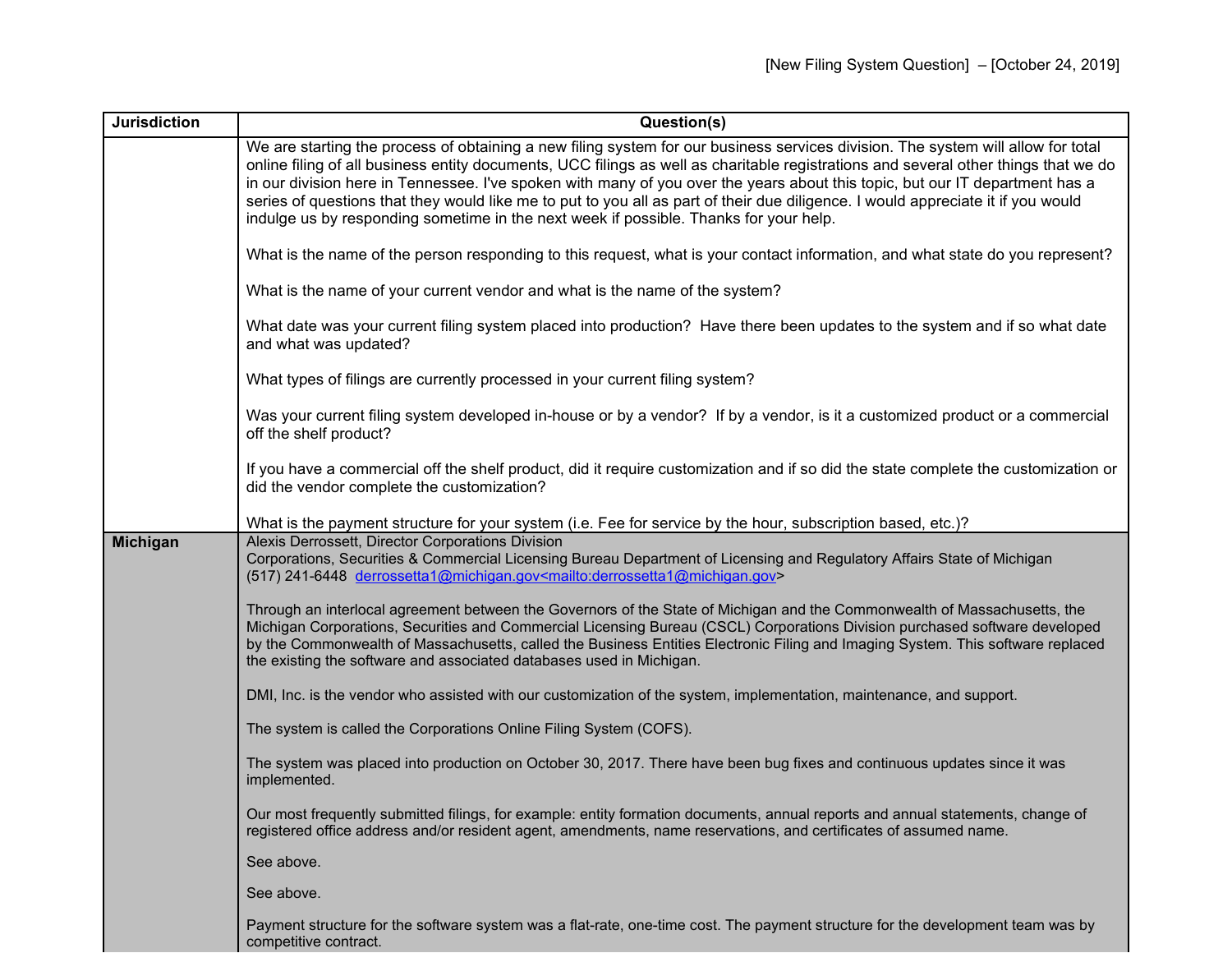| <b>Jurisdiction</b> | Question(s)                                                                                                                                                                                                                                                                                                                                                                                                                                                                                                                                                                                                                          |
|---------------------|--------------------------------------------------------------------------------------------------------------------------------------------------------------------------------------------------------------------------------------------------------------------------------------------------------------------------------------------------------------------------------------------------------------------------------------------------------------------------------------------------------------------------------------------------------------------------------------------------------------------------------------|
|                     | We are starting the process of obtaining a new filing system for our business services division. The system will allow for total<br>online filing of all business entity documents, UCC filings as well as charitable registrations and several other things that we do<br>in our division here in Tennessee. I've spoken with many of you over the years about this topic, but our IT department has a<br>series of questions that they would like me to put to you all as part of their due diligence. I would appreciate it if you would<br>indulge us by responding sometime in the next week if possible. Thanks for your help. |
|                     | What is the name of the person responding to this request, what is your contact information, and what state do you represent?                                                                                                                                                                                                                                                                                                                                                                                                                                                                                                        |
|                     | What is the name of your current vendor and what is the name of the system?                                                                                                                                                                                                                                                                                                                                                                                                                                                                                                                                                          |
|                     | What date was your current filing system placed into production? Have there been updates to the system and if so what date<br>and what was updated?                                                                                                                                                                                                                                                                                                                                                                                                                                                                                  |
|                     | What types of filings are currently processed in your current filing system?                                                                                                                                                                                                                                                                                                                                                                                                                                                                                                                                                         |
|                     | Was your current filing system developed in-house or by a vendor? If by a vendor, is it a customized product or a commercial<br>off the shelf product?                                                                                                                                                                                                                                                                                                                                                                                                                                                                               |
|                     | If you have a commercial off the shelf product, did it require customization and if so did the state complete the customization or<br>did the vendor complete the customization?                                                                                                                                                                                                                                                                                                                                                                                                                                                     |
|                     | What is the payment structure for your system (i.e. Fee for service by the hour, subscription based, etc.)?                                                                                                                                                                                                                                                                                                                                                                                                                                                                                                                          |
| <b>Minnesota</b>    |                                                                                                                                                                                                                                                                                                                                                                                                                                                                                                                                                                                                                                      |
| <b>Mississippi</b>  |                                                                                                                                                                                                                                                                                                                                                                                                                                                                                                                                                                                                                                      |
| <b>Missouri</b>     |                                                                                                                                                                                                                                                                                                                                                                                                                                                                                                                                                                                                                                      |
| <b>Montana</b>      |                                                                                                                                                                                                                                                                                                                                                                                                                                                                                                                                                                                                                                      |
| <b>Nebraska</b>     |                                                                                                                                                                                                                                                                                                                                                                                                                                                                                                                                                                                                                                      |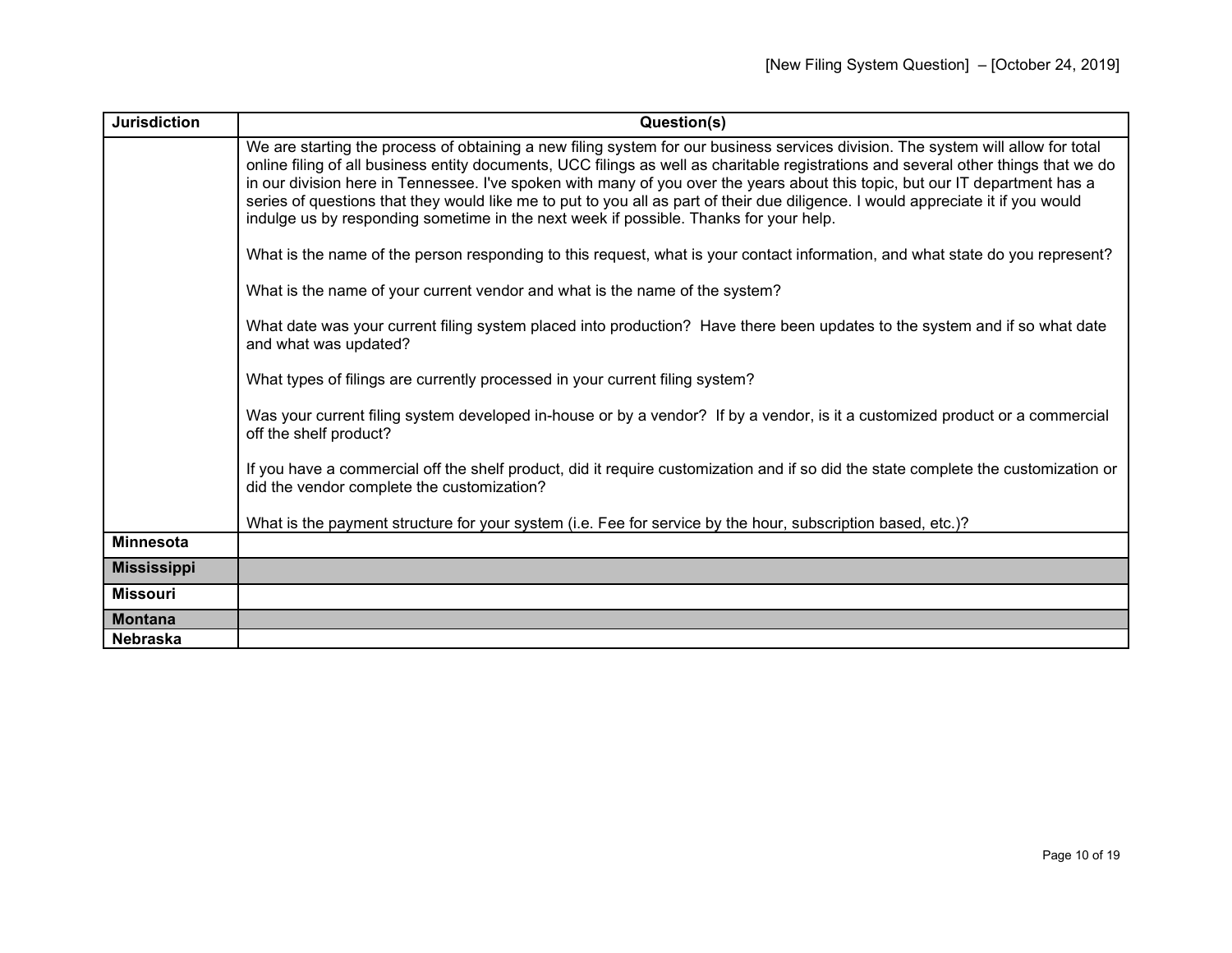| <b>Jurisdiction</b> | Question(s)                                                                                                                                                                                                                                                                                                                                                                                                                                                                                                                                                                                                                          |
|---------------------|--------------------------------------------------------------------------------------------------------------------------------------------------------------------------------------------------------------------------------------------------------------------------------------------------------------------------------------------------------------------------------------------------------------------------------------------------------------------------------------------------------------------------------------------------------------------------------------------------------------------------------------|
|                     | We are starting the process of obtaining a new filing system for our business services division. The system will allow for total<br>online filing of all business entity documents, UCC filings as well as charitable registrations and several other things that we do<br>in our division here in Tennessee. I've spoken with many of you over the years about this topic, but our IT department has a<br>series of questions that they would like me to put to you all as part of their due diligence. I would appreciate it if you would<br>indulge us by responding sometime in the next week if possible. Thanks for your help. |
|                     | What is the name of the person responding to this request, what is your contact information, and what state do you represent?                                                                                                                                                                                                                                                                                                                                                                                                                                                                                                        |
|                     | What is the name of your current vendor and what is the name of the system?                                                                                                                                                                                                                                                                                                                                                                                                                                                                                                                                                          |
|                     | What date was your current filing system placed into production? Have there been updates to the system and if so what date<br>and what was updated?                                                                                                                                                                                                                                                                                                                                                                                                                                                                                  |
|                     | What types of filings are currently processed in your current filing system?                                                                                                                                                                                                                                                                                                                                                                                                                                                                                                                                                         |
|                     | Was your current filing system developed in-house or by a vendor? If by a vendor, is it a customized product or a commercial<br>off the shelf product?                                                                                                                                                                                                                                                                                                                                                                                                                                                                               |
|                     | If you have a commercial off the shelf product, did it require customization and if so did the state complete the customization or<br>did the vendor complete the customization?                                                                                                                                                                                                                                                                                                                                                                                                                                                     |
|                     | What is the payment structure for your system (i.e. Fee for service by the hour, subscription based, etc.)?                                                                                                                                                                                                                                                                                                                                                                                                                                                                                                                          |
| <b>Nevada</b>       | What is the name of the person responding to this request, what is your contact information, and what state do you represent?<br>Kim Perondi, Deputy Secretary for Commercial Recordings, Nevada<br>775-684-5714                                                                                                                                                                                                                                                                                                                                                                                                                     |
|                     | kperondi@sos.nv.gov <mailto:kperondi@sos.nv.gov></mailto:kperondi@sos.nv.gov>                                                                                                                                                                                                                                                                                                                                                                                                                                                                                                                                                        |
|                     | What is the name of your current vendor and what is the name of the system? PCC Technologies - Cenuity                                                                                                                                                                                                                                                                                                                                                                                                                                                                                                                               |
|                     | What date was your current filing system placed into production? Have there been updates to the system and if so what date<br>and what was updated? Went live July 2019. Yes, last update 10/23/2019.                                                                                                                                                                                                                                                                                                                                                                                                                                |
|                     | What types of filings are currently processed in your current filing system? All Business Entity filings, Charitable Registrations,<br>Trademarks/Tradenames, UCC, Notary, and XML Bulk Filing.                                                                                                                                                                                                                                                                                                                                                                                                                                      |
|                     | Was your current filing system developed in-house or by a vendor? If by a vendor, is it a customized product or a commercial<br>off the shelf product? Customized solution.                                                                                                                                                                                                                                                                                                                                                                                                                                                          |
|                     | If you have a commercial off the shelf product, did it require customization and if so did the state complete the customization or<br>did the vendor complete the customization? State designed, Vendor developed.                                                                                                                                                                                                                                                                                                                                                                                                                   |
|                     | What is the payment structure for your system (i.e. Fee for service by the hour, subscription based, etc.)? Fixed price contract.                                                                                                                                                                                                                                                                                                                                                                                                                                                                                                    |

. .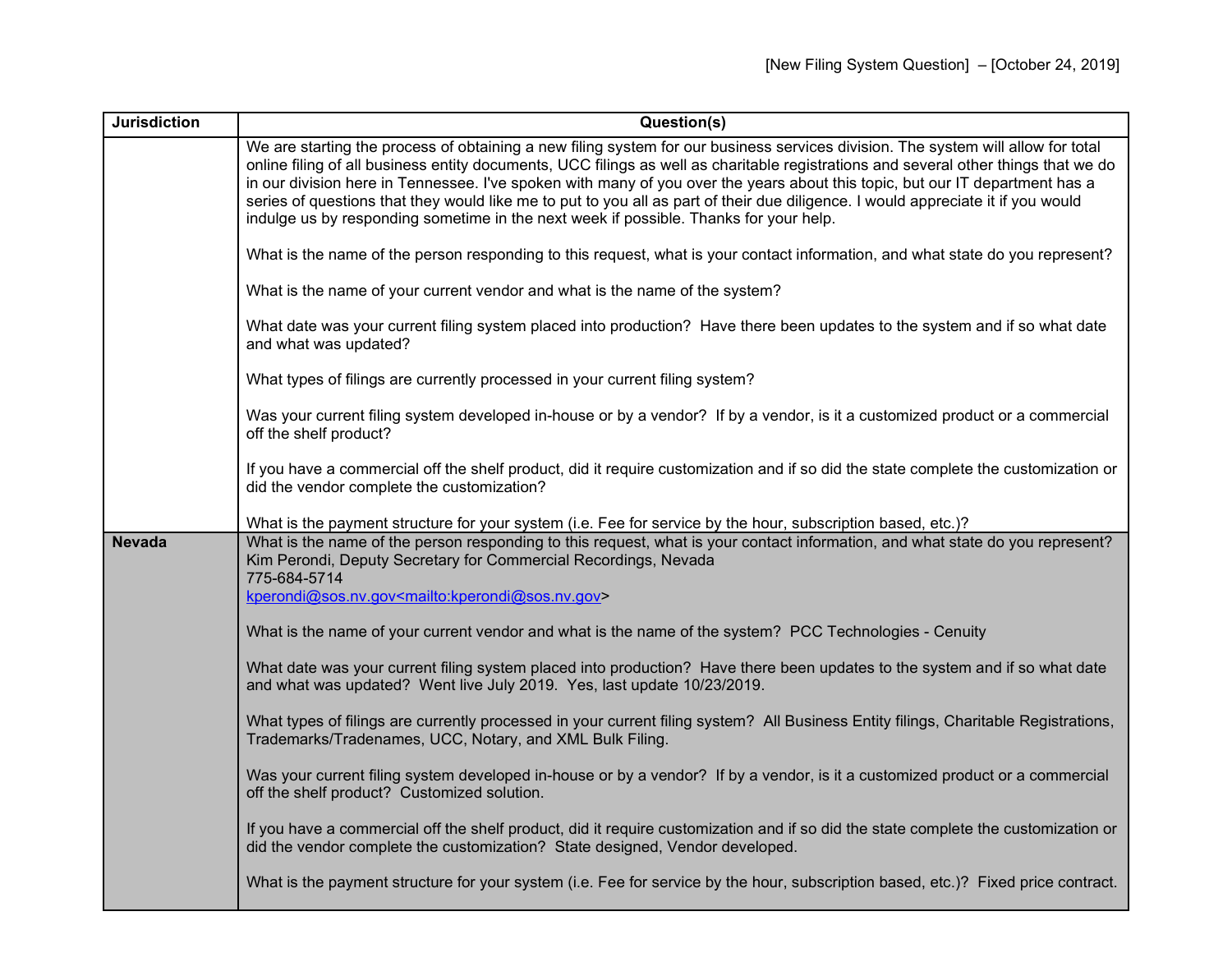| <b>Jurisdiction</b>  | Question(s)                                                                                                                                                                                                                                                                                                                                                                                                                                                                                                                                                                                                                                                                                                                                                                                                                                                                                                                                                                                                                                                                                                                                                                                                                                                                                                                                                                                                                                                                                                                                     |
|----------------------|-------------------------------------------------------------------------------------------------------------------------------------------------------------------------------------------------------------------------------------------------------------------------------------------------------------------------------------------------------------------------------------------------------------------------------------------------------------------------------------------------------------------------------------------------------------------------------------------------------------------------------------------------------------------------------------------------------------------------------------------------------------------------------------------------------------------------------------------------------------------------------------------------------------------------------------------------------------------------------------------------------------------------------------------------------------------------------------------------------------------------------------------------------------------------------------------------------------------------------------------------------------------------------------------------------------------------------------------------------------------------------------------------------------------------------------------------------------------------------------------------------------------------------------------------|
|                      | We are starting the process of obtaining a new filing system for our business services division. The system will allow for total<br>online filing of all business entity documents, UCC filings as well as charitable registrations and several other things that we do<br>in our division here in Tennessee. I've spoken with many of you over the years about this topic, but our IT department has a<br>series of questions that they would like me to put to you all as part of their due diligence. I would appreciate it if you would<br>indulge us by responding sometime in the next week if possible. Thanks for your help.                                                                                                                                                                                                                                                                                                                                                                                                                                                                                                                                                                                                                                                                                                                                                                                                                                                                                                            |
|                      | What is the name of the person responding to this request, what is your contact information, and what state do you represent?                                                                                                                                                                                                                                                                                                                                                                                                                                                                                                                                                                                                                                                                                                                                                                                                                                                                                                                                                                                                                                                                                                                                                                                                                                                                                                                                                                                                                   |
|                      | What is the name of your current vendor and what is the name of the system?                                                                                                                                                                                                                                                                                                                                                                                                                                                                                                                                                                                                                                                                                                                                                                                                                                                                                                                                                                                                                                                                                                                                                                                                                                                                                                                                                                                                                                                                     |
|                      | What date was your current filing system placed into production? Have there been updates to the system and if so what date<br>and what was updated?                                                                                                                                                                                                                                                                                                                                                                                                                                                                                                                                                                                                                                                                                                                                                                                                                                                                                                                                                                                                                                                                                                                                                                                                                                                                                                                                                                                             |
|                      | What types of filings are currently processed in your current filing system?                                                                                                                                                                                                                                                                                                                                                                                                                                                                                                                                                                                                                                                                                                                                                                                                                                                                                                                                                                                                                                                                                                                                                                                                                                                                                                                                                                                                                                                                    |
|                      | Was your current filing system developed in-house or by a vendor? If by a vendor, is it a customized product or a commercial<br>off the shelf product?                                                                                                                                                                                                                                                                                                                                                                                                                                                                                                                                                                                                                                                                                                                                                                                                                                                                                                                                                                                                                                                                                                                                                                                                                                                                                                                                                                                          |
|                      | If you have a commercial off the shelf product, did it require customization and if so did the state complete the customization or<br>did the vendor complete the customization?                                                                                                                                                                                                                                                                                                                                                                                                                                                                                                                                                                                                                                                                                                                                                                                                                                                                                                                                                                                                                                                                                                                                                                                                                                                                                                                                                                |
|                      | What is the payment structure for your system (i.e. Fee for service by the hour, subscription based, etc.)?                                                                                                                                                                                                                                                                                                                                                                                                                                                                                                                                                                                                                                                                                                                                                                                                                                                                                                                                                                                                                                                                                                                                                                                                                                                                                                                                                                                                                                     |
| <b>New Hampshire</b> | Thomas B. Connolly, Assistant Secretary of State, State House, Room 204, Concord, New Hampshire 03301<br>Thomas.Connolly@SOS.NH.GOV, 603.271.0716 direct                                                                                                                                                                                                                                                                                                                                                                                                                                                                                                                                                                                                                                                                                                                                                                                                                                                                                                                                                                                                                                                                                                                                                                                                                                                                                                                                                                                        |
|                      | PCC Technology Group, LLC. Our system is called "NH QuickStart."                                                                                                                                                                                                                                                                                                                                                                                                                                                                                                                                                                                                                                                                                                                                                                                                                                                                                                                                                                                                                                                                                                                                                                                                                                                                                                                                                                                                                                                                                |
|                      | October 3, 2015. The first release supported eight (8) online filing types. Additional releases added UCC filing and search requests,<br>dissolutions, limited partnerships, benefit corps.                                                                                                                                                                                                                                                                                                                                                                                                                                                                                                                                                                                                                                                                                                                                                                                                                                                                                                                                                                                                                                                                                                                                                                                                                                                                                                                                                     |
|                      | Name Reservation Name Reservation Transfer Domestic Corp Formation (incl. Professional and Benefit Corp.) Domestic Corp Amendment<br>(incl. Professional and Benefit Corp.) Domestic Corp Dissolution (incl. Professional and Benefit Corp.) Foreign Corp Qualification Foreign<br>Corp Amendment Foreign Corp Withdrawal Corp. Annual Report Benefit Corporation Report Trade Name Registration Trade Name Renewal<br>Trade Name Add/Remove a Partner Trade Name Discontinuance Business Information Change Domestic LLC Formation (incl. Professional)<br>Domestic LLC Amendment (incl. Professional) Domestic LLC Cancellation (incl. Professional) Foreign LLC Qualification (incl. Professional)<br>Foreign LLC Amendment (incl. Professional) Foreign LLC Withdrawal (incl. Professional) LLC Annual Report Domestic Nonprofit Formation<br>Domestic Nonprofit Amendment Domestic Nonprofit Dissolution Foreign Nonprofit Registration Foreign Nonprofit Amendment Foreign<br>Nonprofit Cancellation Domestic LP Formation Domestic LP Amendment Domestic LP Dissolution Foreign LP Registration Foreign LP<br>Amendment Foreign LP Cancellation Quinquennial Nonprofit Report Change of Registered Agent and/or Registered Office Registered Agent<br>Resignation Commercial Registered Agent Address Change Trademark Registration Trademark Assignment Insignia Registration Insignia<br>Amendment Trademark/Insignia Cancellation UCC-1 Financing Statement UCC-3 Amendment<br>UCC-5 Information Statement UCC-11 Search Request Form |
|                      | Developed by vendor, custom product                                                                                                                                                                                                                                                                                                                                                                                                                                                                                                                                                                                                                                                                                                                                                                                                                                                                                                                                                                                                                                                                                                                                                                                                                                                                                                                                                                                                                                                                                                             |
|                      | N/A                                                                                                                                                                                                                                                                                                                                                                                                                                                                                                                                                                                                                                                                                                                                                                                                                                                                                                                                                                                                                                                                                                                                                                                                                                                                                                                                                                                                                                                                                                                                             |
|                      | Design and development billed hourly, professional services contract                                                                                                                                                                                                                                                                                                                                                                                                                                                                                                                                                                                                                                                                                                                                                                                                                                                                                                                                                                                                                                                                                                                                                                                                                                                                                                                                                                                                                                                                            |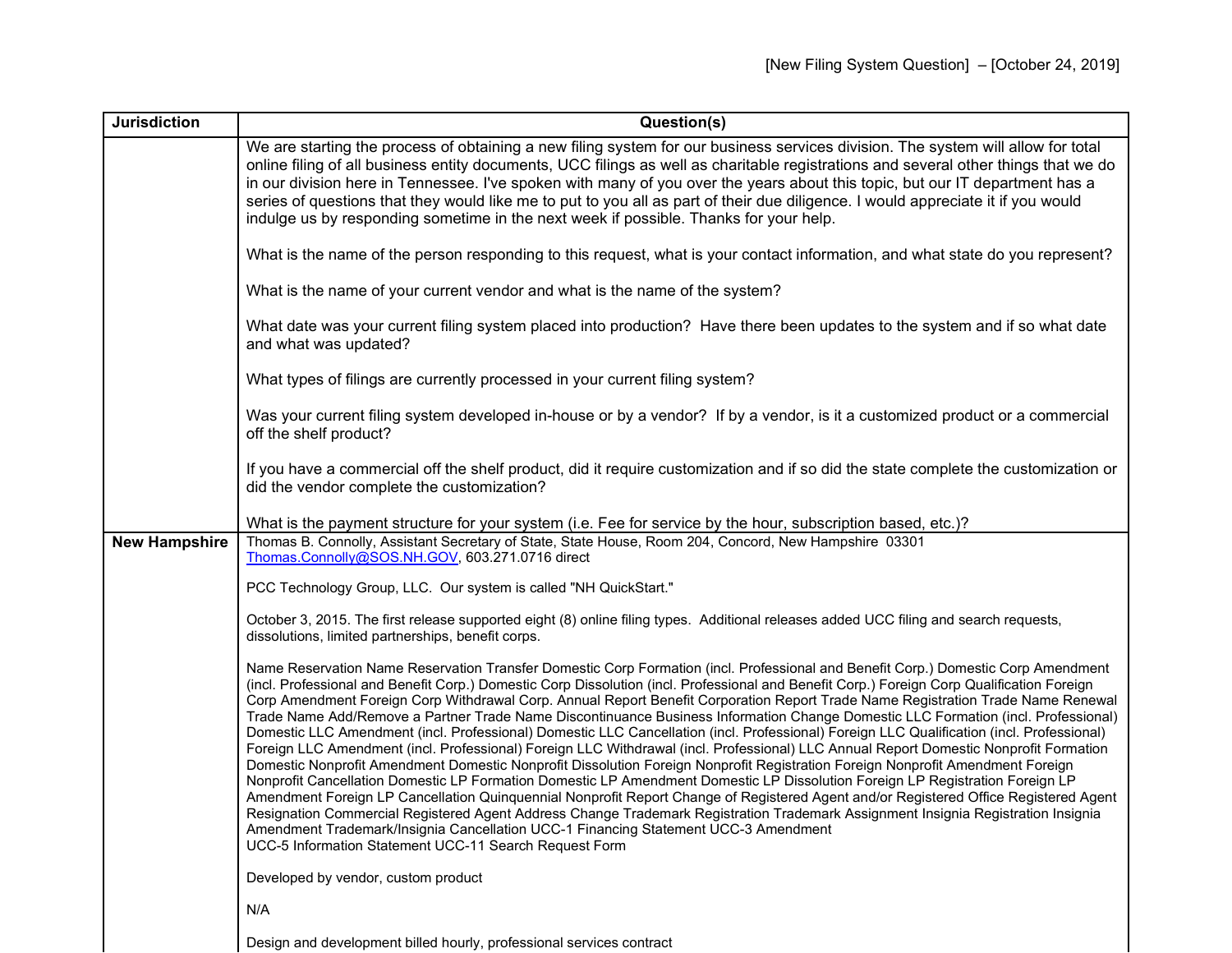| <b>Jurisdiction</b>   | Question(s)                                                                                                                                                                                                                                                                                                                                                                                                                                                                                                                                                                                                                          |
|-----------------------|--------------------------------------------------------------------------------------------------------------------------------------------------------------------------------------------------------------------------------------------------------------------------------------------------------------------------------------------------------------------------------------------------------------------------------------------------------------------------------------------------------------------------------------------------------------------------------------------------------------------------------------|
|                       | We are starting the process of obtaining a new filing system for our business services division. The system will allow for total<br>online filing of all business entity documents, UCC filings as well as charitable registrations and several other things that we do<br>in our division here in Tennessee. I've spoken with many of you over the years about this topic, but our IT department has a<br>series of questions that they would like me to put to you all as part of their due diligence. I would appreciate it if you would<br>indulge us by responding sometime in the next week if possible. Thanks for your help. |
|                       | What is the name of the person responding to this request, what is your contact information, and what state do you represent?                                                                                                                                                                                                                                                                                                                                                                                                                                                                                                        |
|                       | What is the name of your current vendor and what is the name of the system?                                                                                                                                                                                                                                                                                                                                                                                                                                                                                                                                                          |
|                       | What date was your current filing system placed into production? Have there been updates to the system and if so what date<br>and what was updated?                                                                                                                                                                                                                                                                                                                                                                                                                                                                                  |
|                       | What types of filings are currently processed in your current filing system?                                                                                                                                                                                                                                                                                                                                                                                                                                                                                                                                                         |
|                       | Was your current filing system developed in-house or by a vendor? If by a vendor, is it a customized product or a commercial<br>off the shelf product?                                                                                                                                                                                                                                                                                                                                                                                                                                                                               |
|                       | If you have a commercial off the shelf product, did it require customization and if so did the state complete the customization or<br>did the vendor complete the customization?                                                                                                                                                                                                                                                                                                                                                                                                                                                     |
|                       | What is the payment structure for your system (i.e. Fee for service by the hour, subscription based, etc.)?                                                                                                                                                                                                                                                                                                                                                                                                                                                                                                                          |
| <b>New Jersey</b>     |                                                                                                                                                                                                                                                                                                                                                                                                                                                                                                                                                                                                                                      |
| <b>New Mexico</b>     |                                                                                                                                                                                                                                                                                                                                                                                                                                                                                                                                                                                                                                      |
| <b>New York</b>       |                                                                                                                                                                                                                                                                                                                                                                                                                                                                                                                                                                                                                                      |
| <b>North Carolina</b> |                                                                                                                                                                                                                                                                                                                                                                                                                                                                                                                                                                                                                                      |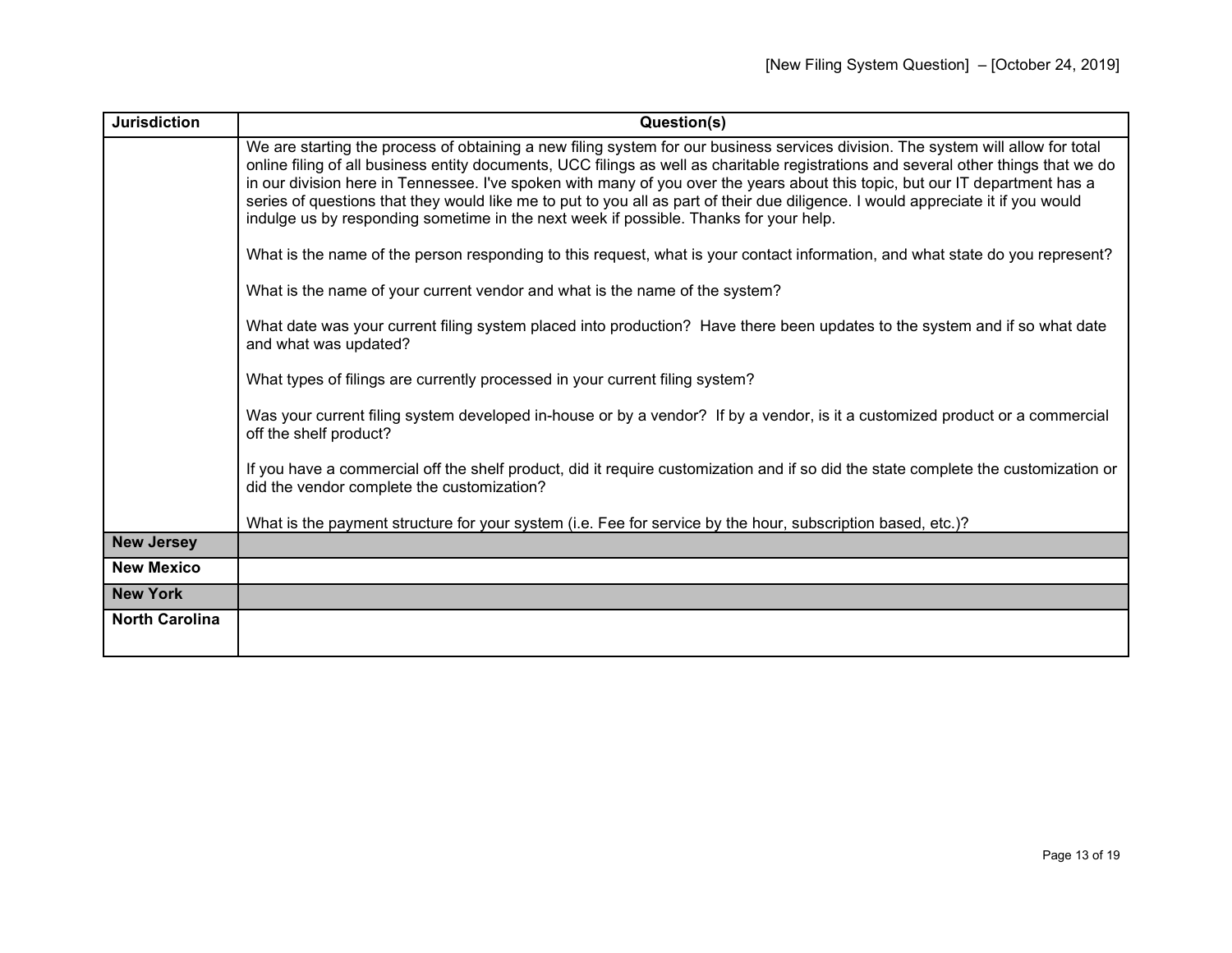| <b>Jurisdiction</b> | Question(s)                                                                                                                                                                                                                                                                                                                                                                                                                                                                                                                                                                                                                          |
|---------------------|--------------------------------------------------------------------------------------------------------------------------------------------------------------------------------------------------------------------------------------------------------------------------------------------------------------------------------------------------------------------------------------------------------------------------------------------------------------------------------------------------------------------------------------------------------------------------------------------------------------------------------------|
|                     | We are starting the process of obtaining a new filing system for our business services division. The system will allow for total<br>online filing of all business entity documents, UCC filings as well as charitable registrations and several other things that we do<br>in our division here in Tennessee. I've spoken with many of you over the years about this topic, but our IT department has a<br>series of questions that they would like me to put to you all as part of their due diligence. I would appreciate it if you would<br>indulge us by responding sometime in the next week if possible. Thanks for your help. |
|                     | What is the name of the person responding to this request, what is your contact information, and what state do you represent?                                                                                                                                                                                                                                                                                                                                                                                                                                                                                                        |
|                     | What is the name of your current vendor and what is the name of the system?                                                                                                                                                                                                                                                                                                                                                                                                                                                                                                                                                          |
|                     | What date was your current filing system placed into production? Have there been updates to the system and if so what date<br>and what was updated?                                                                                                                                                                                                                                                                                                                                                                                                                                                                                  |
|                     | What types of filings are currently processed in your current filing system?                                                                                                                                                                                                                                                                                                                                                                                                                                                                                                                                                         |
|                     | Was your current filing system developed in-house or by a vendor? If by a vendor, is it a customized product or a commercial<br>off the shelf product?                                                                                                                                                                                                                                                                                                                                                                                                                                                                               |
|                     | If you have a commercial off the shelf product, did it require customization and if so did the state complete the customization or<br>did the vendor complete the customization?                                                                                                                                                                                                                                                                                                                                                                                                                                                     |
|                     | What is the payment structure for your system (i.e. Fee for service by the hour, subscription based, etc.)?                                                                                                                                                                                                                                                                                                                                                                                                                                                                                                                          |
| <b>North Dakota</b> | Jim Silrum, Deputy Secretary of State                                                                                                                                                                                                                                                                                                                                                                                                                                                                                                                                                                                                |
|                     | What is the name of your current vendor and what is the name of the system?                                                                                                                                                                                                                                                                                                                                                                                                                                                                                                                                                          |
|                     | For all UCC, Farm Products Central Notice, Statutory, Agricultural, Federal and State Tax liens - PCC's solution<br>For all business, licensing, lobbyist, charitable organization filings and soon to be notary and list subscription modules - Tecuity's<br>SOS Enterprise for the backend solution and FirstStop for the customer interface.                                                                                                                                                                                                                                                                                      |
|                     | What date was your current filing system placed into production? Have there been updates to the system and if so what date and what was<br>updated?                                                                                                                                                                                                                                                                                                                                                                                                                                                                                  |
|                     | UCC - March of 2016 with minor updates<br>SOS Enterprise and FirstStop - January 2019 and we are continuing to add modules.                                                                                                                                                                                                                                                                                                                                                                                                                                                                                                          |
|                     | What types of filings are currently processed in your current filing system?<br>See the answer above.                                                                                                                                                                                                                                                                                                                                                                                                                                                                                                                                |
|                     | Was your current filing system developed in-house or by a vendor? If by a vendor, is it a customized product or a commercial off the shelf<br>product?<br>Tecuity is our vendor and we worked with them to configure their system to our needs.                                                                                                                                                                                                                                                                                                                                                                                      |
|                     |                                                                                                                                                                                                                                                                                                                                                                                                                                                                                                                                                                                                                                      |
|                     | If you have a commercial off the shelf product, did it require customization and if so did the state complete the customization or did the<br>vendor complete the customization?<br>Same as above.                                                                                                                                                                                                                                                                                                                                                                                                                                   |
|                     | What is the payment structure for your system (i.e. Fee for service by the hour, subscription based, etc.)?<br>Fixed-priced contract.                                                                                                                                                                                                                                                                                                                                                                                                                                                                                                |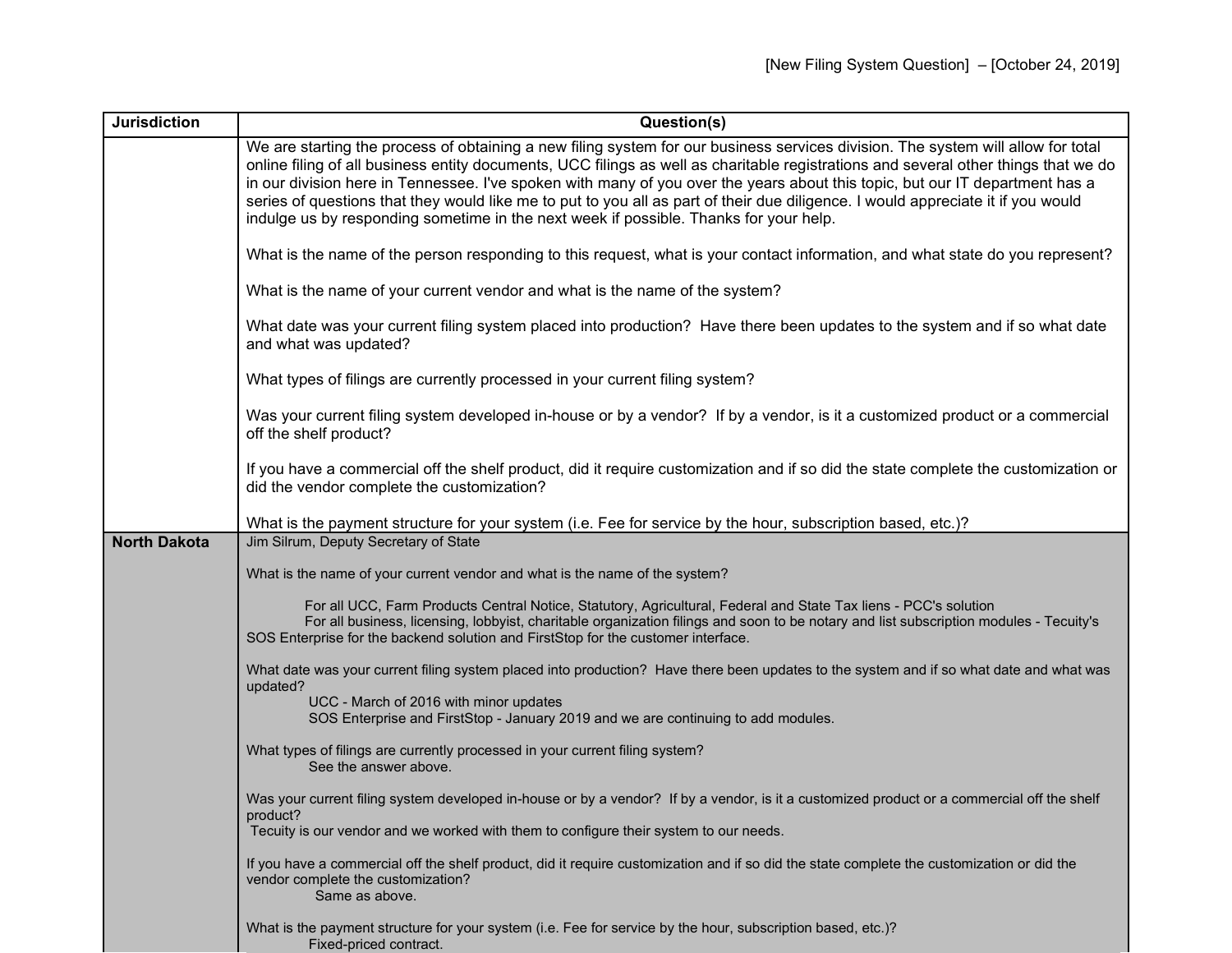| <b>Jurisdiction</b> | Question(s)                                                                                                                                                                                                                                                                                                                                                                                                                                                                                                                                                                                                                          |
|---------------------|--------------------------------------------------------------------------------------------------------------------------------------------------------------------------------------------------------------------------------------------------------------------------------------------------------------------------------------------------------------------------------------------------------------------------------------------------------------------------------------------------------------------------------------------------------------------------------------------------------------------------------------|
|                     | We are starting the process of obtaining a new filing system for our business services division. The system will allow for total<br>online filing of all business entity documents, UCC filings as well as charitable registrations and several other things that we do<br>in our division here in Tennessee. I've spoken with many of you over the years about this topic, but our IT department has a<br>series of questions that they would like me to put to you all as part of their due diligence. I would appreciate it if you would<br>indulge us by responding sometime in the next week if possible. Thanks for your help. |
|                     | What is the name of the person responding to this request, what is your contact information, and what state do you represent?                                                                                                                                                                                                                                                                                                                                                                                                                                                                                                        |
|                     | What is the name of your current vendor and what is the name of the system?                                                                                                                                                                                                                                                                                                                                                                                                                                                                                                                                                          |
|                     | What date was your current filing system placed into production? Have there been updates to the system and if so what date<br>and what was updated?                                                                                                                                                                                                                                                                                                                                                                                                                                                                                  |
|                     | What types of filings are currently processed in your current filing system?                                                                                                                                                                                                                                                                                                                                                                                                                                                                                                                                                         |
|                     | Was your current filing system developed in-house or by a vendor? If by a vendor, is it a customized product or a commercial<br>off the shelf product?                                                                                                                                                                                                                                                                                                                                                                                                                                                                               |
|                     | If you have a commercial off the shelf product, did it require customization and if so did the state complete the customization or<br>did the vendor complete the customization?                                                                                                                                                                                                                                                                                                                                                                                                                                                     |
|                     | What is the payment structure for your system (i.e. Fee for service by the hour, subscription based, etc.)?                                                                                                                                                                                                                                                                                                                                                                                                                                                                                                                          |
| Ohio                | What is the name of the person responding to this request, what is your contact information, and what state do you represent?<br>Allison DeSantis, Director of Business Services and Deputy Assistant Secretary of State from Ohio                                                                                                                                                                                                                                                                                                                                                                                                   |
|                     | What is the name of your current vendor and what is the name of the system? Current business registry was built in house                                                                                                                                                                                                                                                                                                                                                                                                                                                                                                             |
|                     | What date was your current filing system placed into production? Have there been updates to the system and if so what date<br>and what was updated? Originally developed in 2003 and has been re-written within the last 3 years and an online system was<br>added to the existing system.                                                                                                                                                                                                                                                                                                                                           |
|                     | What types of filings are currently processed in your current filing system? All business filings and trademark applications are<br>processed in the system and available to submit online.                                                                                                                                                                                                                                                                                                                                                                                                                                          |
|                     | Was your current filing system developed in-house or by a vendor? If by a vendor, is it a customized product or a commercial<br>off the shelf product? In-house                                                                                                                                                                                                                                                                                                                                                                                                                                                                      |
|                     | If you have a commercial off the shelf product, did it require customization and if so did the state complete the customization or<br>did the vendor complete the customization? NA                                                                                                                                                                                                                                                                                                                                                                                                                                                  |
|                     | What is the payment structure for your system (i.e. Fee for service by the hour, subscription based, etc.)? NA                                                                                                                                                                                                                                                                                                                                                                                                                                                                                                                       |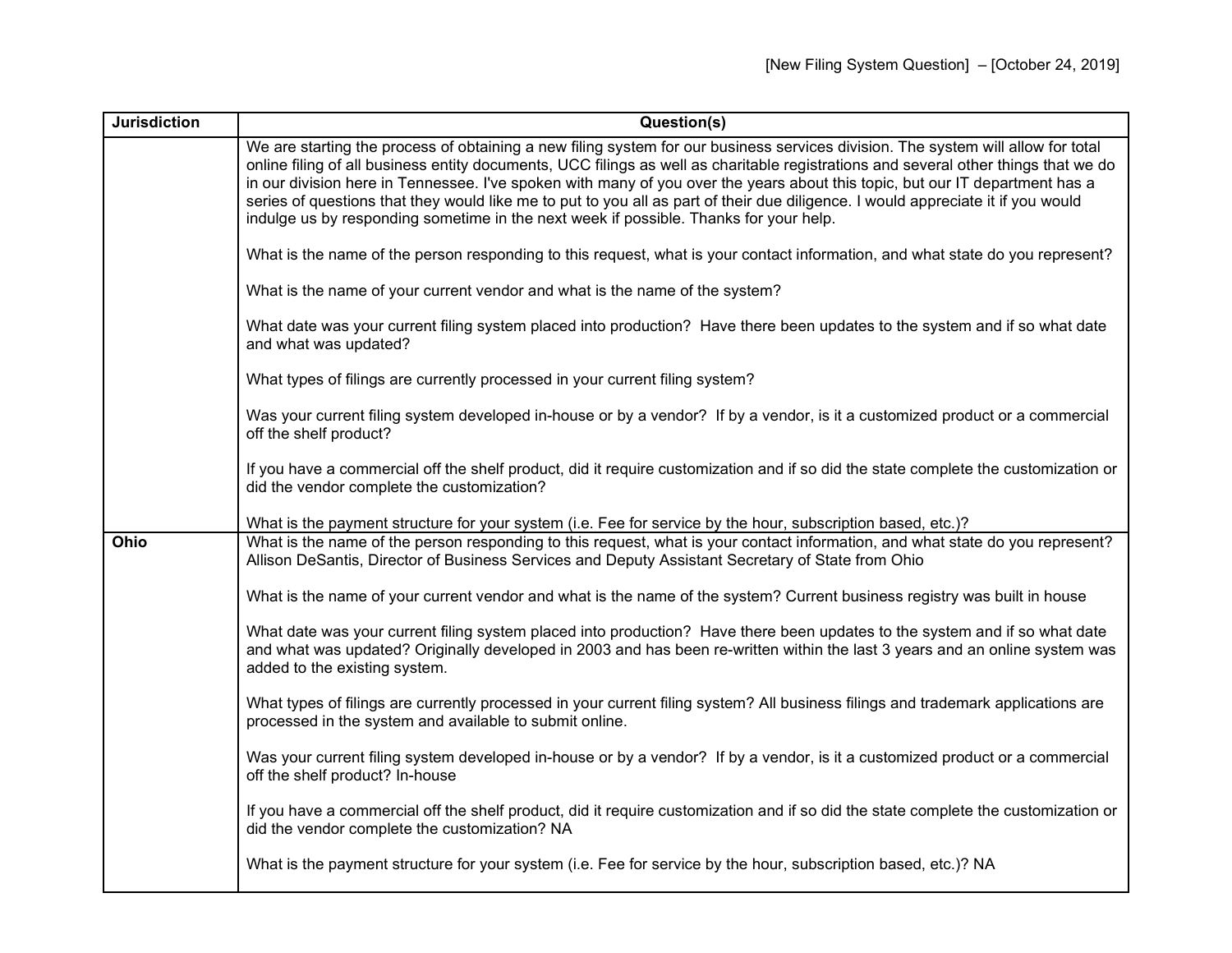| <b>Jurisdiction</b>   | Question(s)                                                                                                                                                                                                                                                                                                                                                                                                                                                                                                                                                                                                                          |
|-----------------------|--------------------------------------------------------------------------------------------------------------------------------------------------------------------------------------------------------------------------------------------------------------------------------------------------------------------------------------------------------------------------------------------------------------------------------------------------------------------------------------------------------------------------------------------------------------------------------------------------------------------------------------|
|                       | We are starting the process of obtaining a new filing system for our business services division. The system will allow for total<br>online filing of all business entity documents, UCC filings as well as charitable registrations and several other things that we do<br>in our division here in Tennessee. I've spoken with many of you over the years about this topic, but our IT department has a<br>series of questions that they would like me to put to you all as part of their due diligence. I would appreciate it if you would<br>indulge us by responding sometime in the next week if possible. Thanks for your help. |
|                       | What is the name of the person responding to this request, what is your contact information, and what state do you represent?                                                                                                                                                                                                                                                                                                                                                                                                                                                                                                        |
|                       | What is the name of your current vendor and what is the name of the system?                                                                                                                                                                                                                                                                                                                                                                                                                                                                                                                                                          |
|                       | What date was your current filing system placed into production? Have there been updates to the system and if so what date<br>and what was updated?                                                                                                                                                                                                                                                                                                                                                                                                                                                                                  |
|                       | What types of filings are currently processed in your current filing system?                                                                                                                                                                                                                                                                                                                                                                                                                                                                                                                                                         |
|                       | Was your current filing system developed in-house or by a vendor? If by a vendor, is it a customized product or a commercial<br>off the shelf product?                                                                                                                                                                                                                                                                                                                                                                                                                                                                               |
|                       | If you have a commercial off the shelf product, did it require customization and if so did the state complete the customization or<br>did the vendor complete the customization?                                                                                                                                                                                                                                                                                                                                                                                                                                                     |
|                       | What is the payment structure for your system (i.e. Fee for service by the hour, subscription based, etc.)?                                                                                                                                                                                                                                                                                                                                                                                                                                                                                                                          |
| <b>Oklahoma</b>       |                                                                                                                                                                                                                                                                                                                                                                                                                                                                                                                                                                                                                                      |
| Oregon                |                                                                                                                                                                                                                                                                                                                                                                                                                                                                                                                                                                                                                                      |
| Pennsylvania          |                                                                                                                                                                                                                                                                                                                                                                                                                                                                                                                                                                                                                                      |
| <b>Rhode Island</b>   |                                                                                                                                                                                                                                                                                                                                                                                                                                                                                                                                                                                                                                      |
| <b>South Carolina</b> |                                                                                                                                                                                                                                                                                                                                                                                                                                                                                                                                                                                                                                      |
| <b>South Dakota</b>   |                                                                                                                                                                                                                                                                                                                                                                                                                                                                                                                                                                                                                                      |
| <b>Tennessee</b>      |                                                                                                                                                                                                                                                                                                                                                                                                                                                                                                                                                                                                                                      |
| <b>Texas</b>          |                                                                                                                                                                                                                                                                                                                                                                                                                                                                                                                                                                                                                                      |
| <b>Utah</b>           |                                                                                                                                                                                                                                                                                                                                                                                                                                                                                                                                                                                                                                      |
| <b>Vermont</b>        |                                                                                                                                                                                                                                                                                                                                                                                                                                                                                                                                                                                                                                      |
| Virginia              |                                                                                                                                                                                                                                                                                                                                                                                                                                                                                                                                                                                                                                      |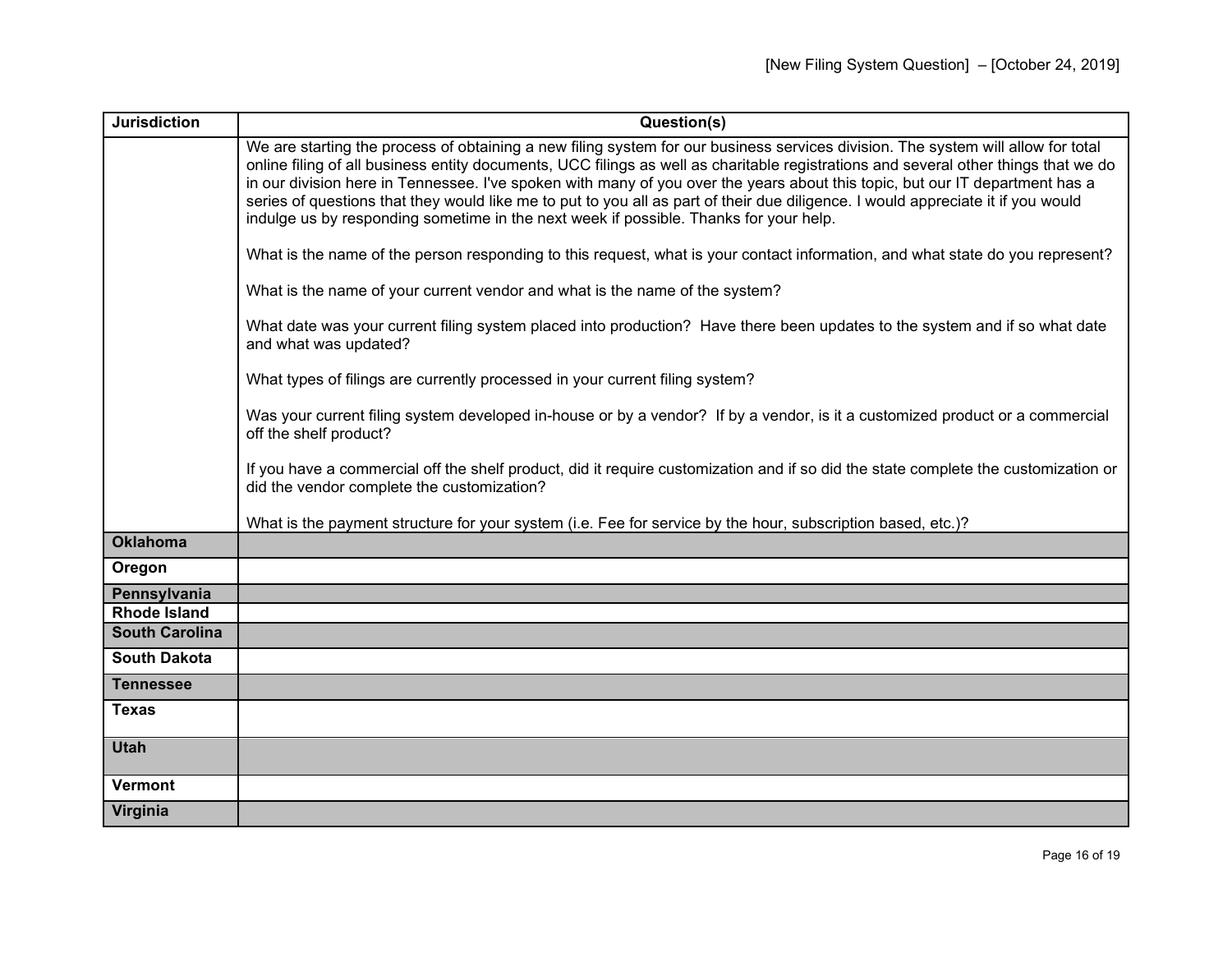| <b>Jurisdiction</b> | Question(s)                                                                                                                                                                                                                                                                                                                                                                                                                                                                                                                                                                                                                          |
|---------------------|--------------------------------------------------------------------------------------------------------------------------------------------------------------------------------------------------------------------------------------------------------------------------------------------------------------------------------------------------------------------------------------------------------------------------------------------------------------------------------------------------------------------------------------------------------------------------------------------------------------------------------------|
|                     | We are starting the process of obtaining a new filing system for our business services division. The system will allow for total<br>online filing of all business entity documents, UCC filings as well as charitable registrations and several other things that we do<br>in our division here in Tennessee. I've spoken with many of you over the years about this topic, but our IT department has a<br>series of questions that they would like me to put to you all as part of their due diligence. I would appreciate it if you would<br>indulge us by responding sometime in the next week if possible. Thanks for your help. |
|                     | What is the name of the person responding to this request, what is your contact information, and what state do you represent?                                                                                                                                                                                                                                                                                                                                                                                                                                                                                                        |
|                     | What is the name of your current vendor and what is the name of the system?                                                                                                                                                                                                                                                                                                                                                                                                                                                                                                                                                          |
|                     | What date was your current filing system placed into production? Have there been updates to the system and if so what date<br>and what was updated?                                                                                                                                                                                                                                                                                                                                                                                                                                                                                  |
|                     | What types of filings are currently processed in your current filing system?                                                                                                                                                                                                                                                                                                                                                                                                                                                                                                                                                         |
|                     | Was your current filing system developed in-house or by a vendor? If by a vendor, is it a customized product or a commercial<br>off the shelf product?                                                                                                                                                                                                                                                                                                                                                                                                                                                                               |
|                     | If you have a commercial off the shelf product, did it require customization and if so did the state complete the customization or<br>did the vendor complete the customization?                                                                                                                                                                                                                                                                                                                                                                                                                                                     |
|                     | What is the payment structure for your system (i.e. Fee for service by the hour, subscription based, etc.)?                                                                                                                                                                                                                                                                                                                                                                                                                                                                                                                          |
| Washington          | What is the name of your current vendor and what is the name of the system? PCC was the vendor, CCFS is the system name<br>(Corporations and Charities Filing System)                                                                                                                                                                                                                                                                                                                                                                                                                                                                |
|                     | What date was your current filing system placed into production? Have there been updates to the system and if so what date<br>and what was updated?                                                                                                                                                                                                                                                                                                                                                                                                                                                                                  |
|                     | We went live November 2017, several subsequent releases during the final 1.5 year build out. Currently working on<br>enhancements with internal team.                                                                                                                                                                                                                                                                                                                                                                                                                                                                                |
|                     | What types of filings are currently processed in your current filing system? All corporations and charities filings, copy order<br>fulfillment, we do not process UCC in our office.                                                                                                                                                                                                                                                                                                                                                                                                                                                 |
|                     | Was your current filing system developed in-house or by a vendor? If by a vendor, is it a customized product or a commercial<br>off the shelf product? Was built by the vendor as a design build. We now own the code and are no longer under contract with<br>the vendor.                                                                                                                                                                                                                                                                                                                                                           |
|                     | If you have a commercial off the shelf product, did it require customization and if so did the state complete the customization or<br>did the vendor complete the customization? It was not a COTS system since we bought it as a design build. Although some<br>parts resemble COTS from the vendor used in other states, it is not the same code.                                                                                                                                                                                                                                                                                  |
|                     | What is the payment structure for your system (i.e. Fee for service by the hour, subscription based, etc.)?                                                                                                                                                                                                                                                                                                                                                                                                                                                                                                                          |
|                     | Competitive contract. Now that the contract is clear we have full ownership of the entire code, our development team has taken<br>over maintenance and will build the enhancements and additional features we desire.                                                                                                                                                                                                                                                                                                                                                                                                                |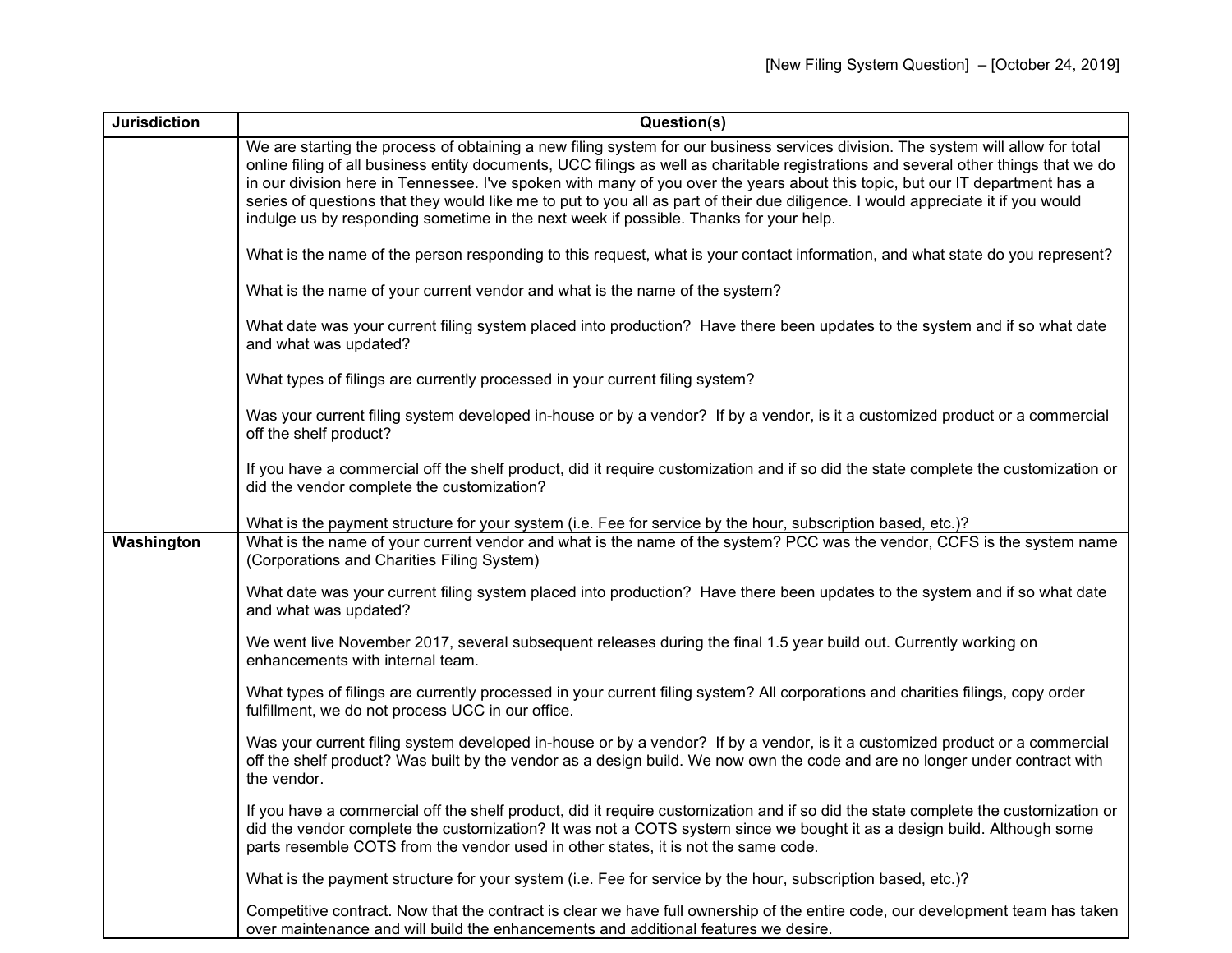| <b>Jurisdiction</b>  | Question(s)                                                                                                                                                                                                                                                                                                                                                                                                                                                                                                                                                                                                                          |
|----------------------|--------------------------------------------------------------------------------------------------------------------------------------------------------------------------------------------------------------------------------------------------------------------------------------------------------------------------------------------------------------------------------------------------------------------------------------------------------------------------------------------------------------------------------------------------------------------------------------------------------------------------------------|
|                      | We are starting the process of obtaining a new filing system for our business services division. The system will allow for total<br>online filing of all business entity documents, UCC filings as well as charitable registrations and several other things that we do<br>in our division here in Tennessee. I've spoken with many of you over the years about this topic, but our IT department has a<br>series of questions that they would like me to put to you all as part of their due diligence. I would appreciate it if you would<br>indulge us by responding sometime in the next week if possible. Thanks for your help. |
|                      | What is the name of the person responding to this request, what is your contact information, and what state do you represent?                                                                                                                                                                                                                                                                                                                                                                                                                                                                                                        |
|                      | What is the name of your current vendor and what is the name of the system?                                                                                                                                                                                                                                                                                                                                                                                                                                                                                                                                                          |
|                      | What date was your current filing system placed into production? Have there been updates to the system and if so what date<br>and what was updated?                                                                                                                                                                                                                                                                                                                                                                                                                                                                                  |
|                      | What types of filings are currently processed in your current filing system?                                                                                                                                                                                                                                                                                                                                                                                                                                                                                                                                                         |
|                      | Was your current filing system developed in-house or by a vendor? If by a vendor, is it a customized product or a commercial<br>off the shelf product?                                                                                                                                                                                                                                                                                                                                                                                                                                                                               |
|                      | If you have a commercial off the shelf product, did it require customization and if so did the state complete the customization or<br>did the vendor complete the customization?                                                                                                                                                                                                                                                                                                                                                                                                                                                     |
|                      | What is the payment structure for your system (i.e. Fee for service by the hour, subscription based, etc.)?                                                                                                                                                                                                                                                                                                                                                                                                                                                                                                                          |
| <b>West Virginia</b> |                                                                                                                                                                                                                                                                                                                                                                                                                                                                                                                                                                                                                                      |
| <b>Wisconsin</b>     |                                                                                                                                                                                                                                                                                                                                                                                                                                                                                                                                                                                                                                      |
| Wyoming              |                                                                                                                                                                                                                                                                                                                                                                                                                                                                                                                                                                                                                                      |

## **Additional comments:**

## **Full text of email:**

Good afternoon.

We are starting the process of obtaining a new filing system for our business services division. The system will allow for total online filing of all business entity documents, UCC filings as well as charitable registrations and several other things that we do in our division here in Tennessee. I've spoken with many of you over the years about this topic, but our IT department has a series of questions that they would like me to put to you